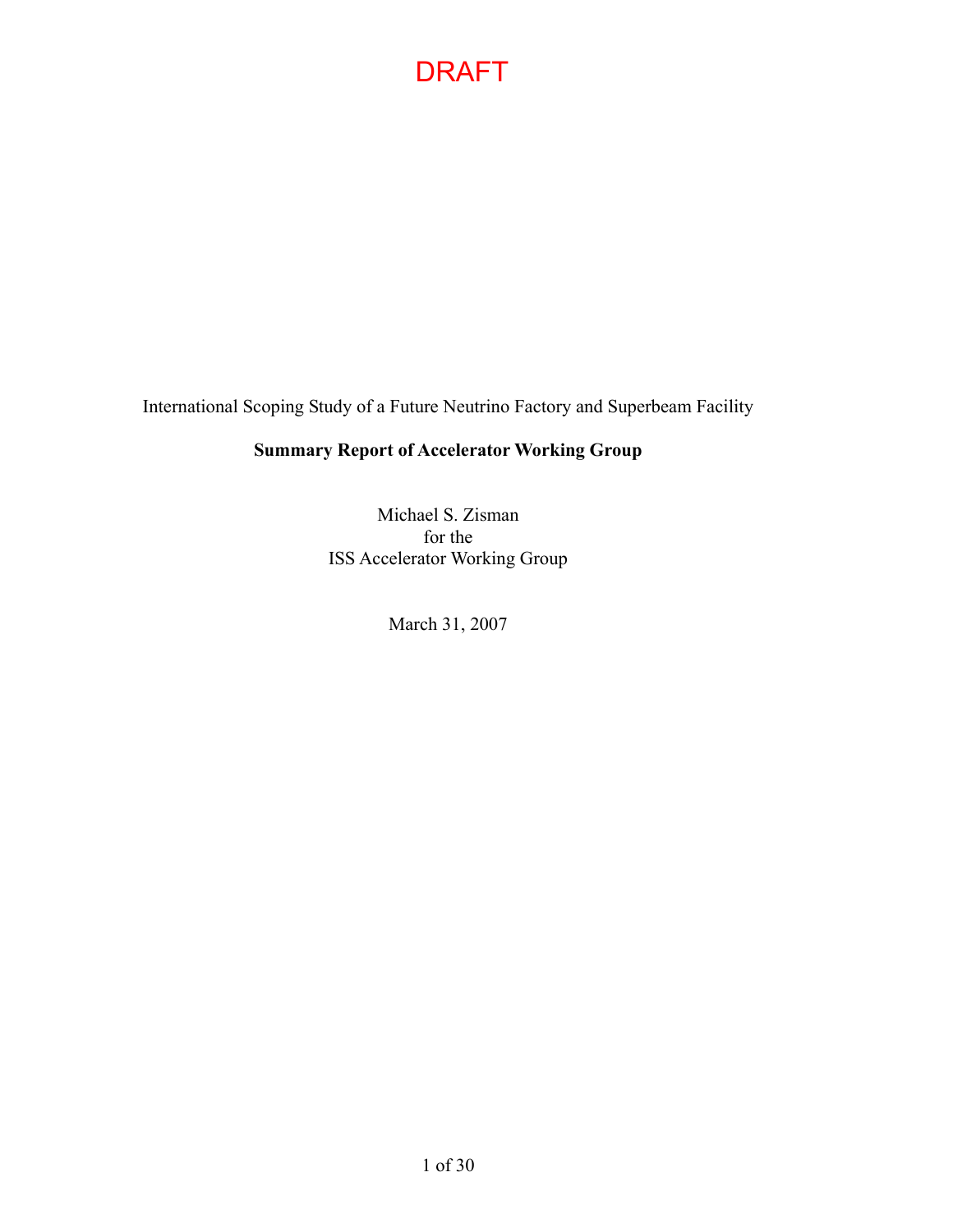### **1. Introduction**

This document summarizes the findings of the Accelerator Working Group (AWG) of the International Scoping Study (ISS) of a Future Neutrino Factory and Superbeam Facility. The work of the group took place at three plenary meetings along with three workshops, and an oral summary report was presented at the NuFact06 workshop held at UC-Irvine in August, 2006. The goal was to reach consensus on a baseline design for a Neutrino Factory complex. One aspect of this endeavor was to examine critically the advantages and disadvantages of the various Neutrino Factory schemes that have been proposed in recent years. This comparison is discussed in Section 4.

The activities of the group were coordinated by an Accelerator Council, whose members are listed in Table 1-1. Initially, a series of issues and tasks was identified for each of the various subsystems that comprise a Neutrino Factory. Over the course of the one-year study, an attempt was made to address these. The status of this work is briefly summarized here. In addition, a list of required R&D activities was developed as a guide to future effort; its main items will be summarized in Section 7.

| Table 1-1. Accelerator Council members. |  |
|-----------------------------------------|--|
|                                         |  |

| R. Fernow                | BNL              |
|--------------------------|------------------|
| R. Garoby                | <b>CERN</b>      |
| Y. Mori                  | Kyoto University |
| R. Palmer                | BNL              |
| C. Prior                 | Oxford/ASTeC     |
| M. Zisman, convener LBNL |                  |

### *1.1 Issues addressed during the ISS*

#### Proton Driver

- What is the optimum beam energy (which depends to some degree on the choice of target material)?
- What is the optimum repetition rate?
- What is the optimum bunch length?
- Is there a preferred hardware configuration (e.g., linac, synchrotron, FFAG  $ring...$ )?

### Target, Capture and Decay

- What is the optimum target material (high or low *Z*)?
- What are the target limitations on proton beam parameters at 4 MW (bunch intensity, bunch length, pulse duration, repetition rate)?
- How do superbeam and Neutrino Factory requirements compare?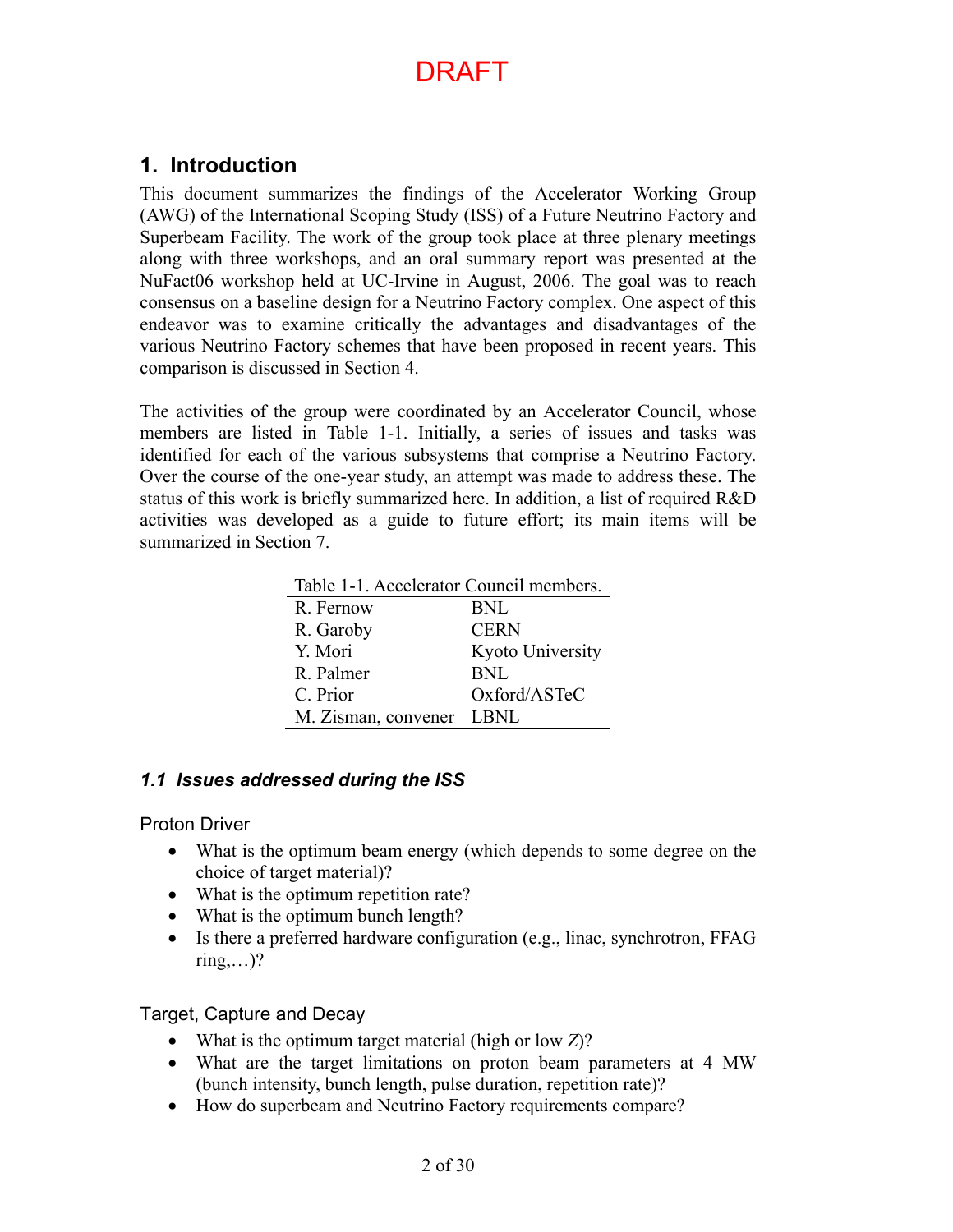### Front End

- Compare existing schemes, both with and without cooling
- Consider effects of reduced operating specifications
- Examine trade-offs between cooling and downstream acceptance

#### Acceleration

- Compare alternative schemes (linac, RLA, FFAG) on equal footing
- Examine implications of increased acceptance
- Study dynamics and matching with errors

#### Decay Ring

- Design implications of final energy (20 vs. 50 GeV)
- Implications of keeping both muon signs
- Implications of two simultaneous baselines
- Optics requirements vs. emittance

### *1.2 Organization of report*

In what follows, we discuss parameters and concepts for the proton driver (Section 2), the target (Section 3), the front end (Section 4, which also includes a performance comparison of the various designs that have been developed in recent years), the acceleration system (Section 5) and the decay ring (Section 6). Section 7 gives a description of the key elements of the R&D plan, many of which are already well under way. Section 8 provides a brief summary of what we have learned.

### **2. Proton Driver**

### *2.1 Introduction*

Many factors influence the specifications for the proton driver. Among these are the following:

- the required production of  $\approx 10^{21}$  neutrinos per year
- muon yields as a function of the proton energy
- muon yields as a function of the target material
- heating and stress levels for the target material
- muon capture as a function of proton bunch length
- maximum acceptable duration of proton pulses on the target
- peak beam loading levels in the  $\mu^{\pm}$  accelerators
- bunch train stacking in the  $\mu^+$  and  $\mu^-$  decay rings

After considering all of these, the proton driver specifications for the ISS were set as indicated in Table 2-1. As can be seen, there are differing—and incompatible—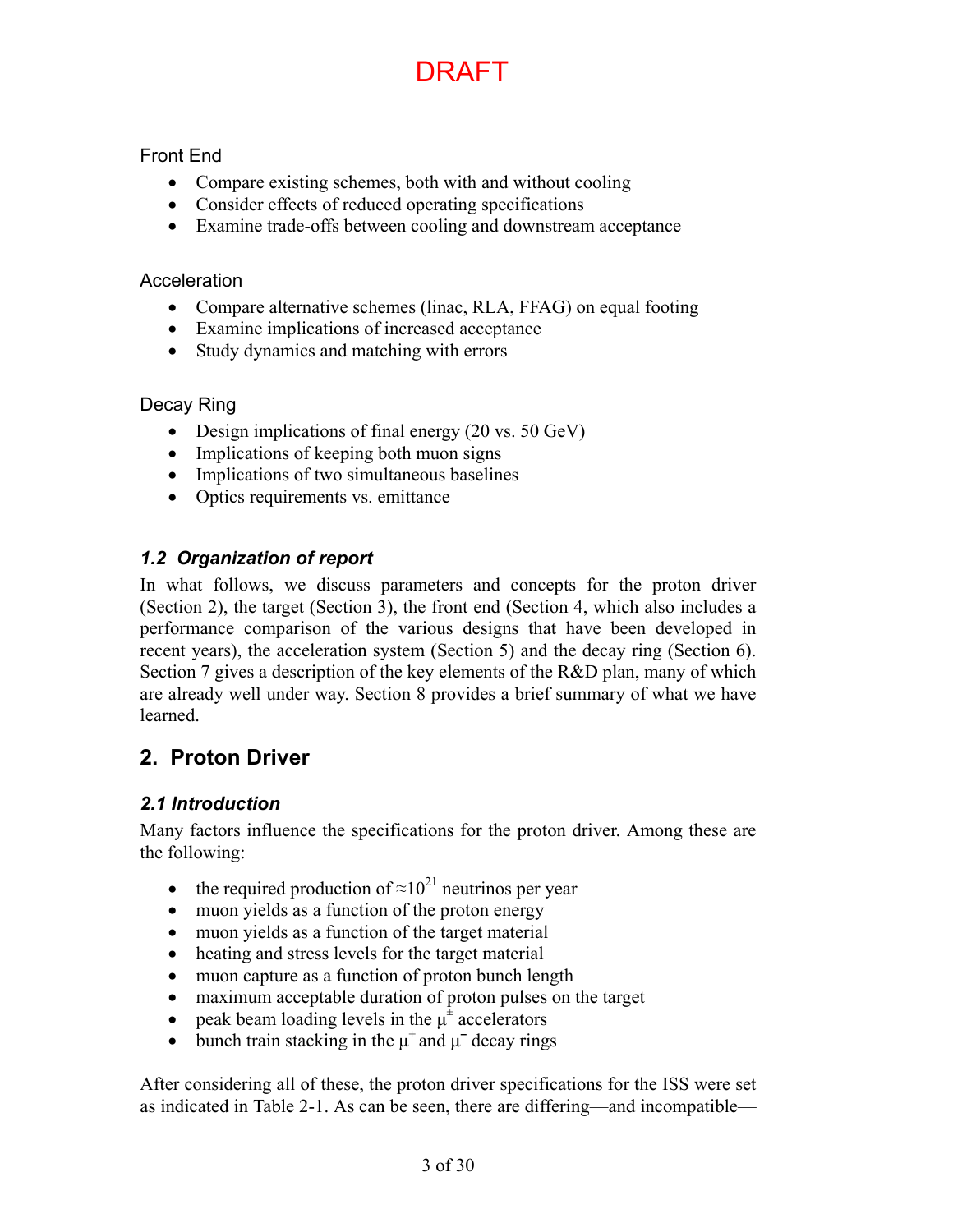requirements for liquid-Hg and solid metallic targets. In this report, as discussed in Section 3, our baseline target choice is the liquid-Hg jet, so our efforts have focused mainly on those parameters in the designs described here. A solid target could be accommodated with some changes in design parameters.

Table 2-1. Proton driver requirements.

| Parameter                                  | Value      |
|--------------------------------------------|------------|
| Average beam power (MW)                    |            |
| Pulse repetition frequency (Hz)            | 50         |
| Proton energy (GeV)                        | $10 \pm 5$ |
| Proton rms bunch length (ns)               | $2 \pm 1$  |
| No. of proton bunches                      | 3 or 5     |
| Sequential extraction delay $(\mu s)$      | >17        |
| Pulse duration, liquid-Hg target $(\mu s)$ | < 40       |
| Pulse duration, solid target $(\mu s)$     | < 70       |

### *2.2 Proton Driver Options*

A number of options were considered for a 4 MW, 50 Hz proton driver. These include:

- an H<sup>–</sup> linac with a 50 Hz booster RCS and a 50 Hz NFFAG driver ring
- an H<sup>–</sup> linac with pairs of 50 Hz booster and 25 Hz driver synchrotrons (RCS)
- an H<sup>-</sup> linac with a chain of three non-isochronous FFAG rings in series
- an H<sup>–</sup> linac with two slower cycling synchrotrons and two holding rings
- a full energy  $H^-$  linac with an accumulator and bunch compression ring(s)

Of these options, the most advanced design is for the first, and this is described here to give a sense of what a workable system must include. In the same spirit, the last option, using an energy at the low end of the desired range, is also briefly described in Section 2.5.

As can be seen in Table 2-1, we have chosen to specify proton driver performance requirements rather than a specific implementation. This is because there is not a unique solution to providing our requirements, and any solution that does so would be acceptable. The actual choice at a particular host site will undoubtedly be dictated by many factors, including cost, local expertise, and other possible uses of the proton driver complex. Thus, the examples here should be taken as indicative of possible approaches rather than as endorsements for a particular approach.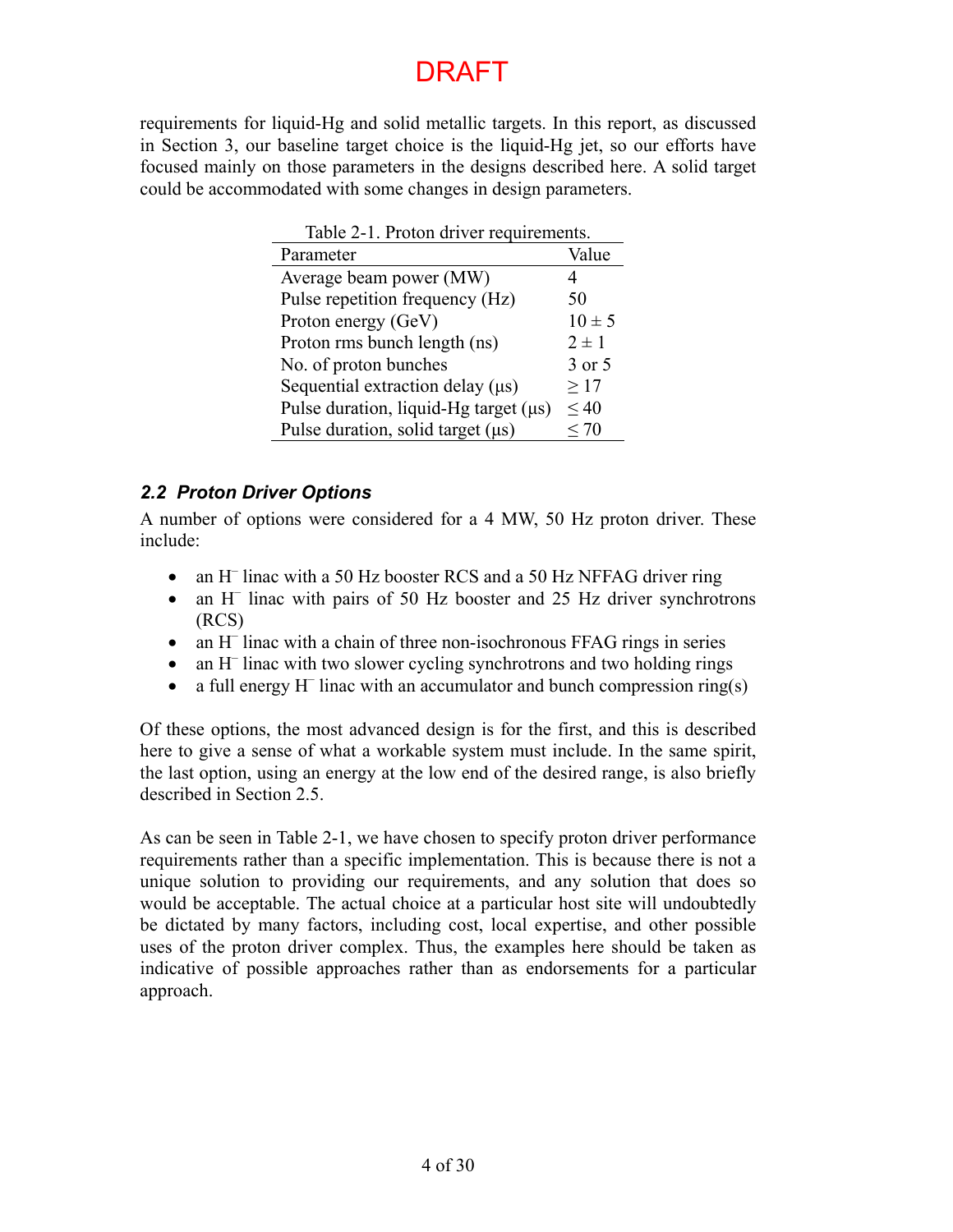#### *2.3 Proton and Muon Bunch Train Patterns*

Proton bunch compression occurs in each 50 Hz cycle, with five bunches preferred.<sup>1</sup> To keep the pulse duration below 40 us for the Hg-jet target, however, only three bunches can be used. Each proton bunch creates pions in the target, and these decay to give a single  $\mu^{\pm}$  bunch, which is then transformed to a train of interleaved 80  $\mu^+$  and 80  $\mu^-$  bunches in a bunch rotation scheme [2-1]. A schematic drawing of the proposed bunch patterns is given in Fig. 2.1.

For a uniform pattern in both decay rings, the three (397.5 ns) bunch trains are separated by 993.8 ns time gaps. If the rings are in a single tunnel, or if both beams are stored in a single ring, the  $\mu^+$  trains in one ring are interleaved in time with the  $\mu^-$  trains in the other. In the example shown in Fig. 2.1, the time gaps between the  $\mu^+$  and  $\mu^-$  bunch trains are 298 ns for the three trains. An RF system is needed in each ring to contain the 201.25 MHz bunches and preserve the gaps.

#### *2.4 10 GeV, NFFAG Proton Driver Complex*

 $\overline{a}$ 

Prior to the ISS, a 50 Hz, 10 GeV, 4 MW proton driver [2-2] was designed at RAL. During the study, the design was modified for a three (five), bunch compatibility between booster, driver and 20–50 GeV, muon decay rings.



Fig. 2.1. Bunch patterns  $(n = 3)$  for the proton driver and decay rings. This example assumes triangular decay rings.

<sup>&</sup>lt;sup>1</sup>The use of the multi-bunch trains at 50 Hz is a change made during the study from the original single, 15-Hz train. The change was made to ease the production of the  $2 \pm 1$  ns (rms) proton bunches, and to reduce the heavy beam loading in the  $\mu^{\pm}$  accelerators.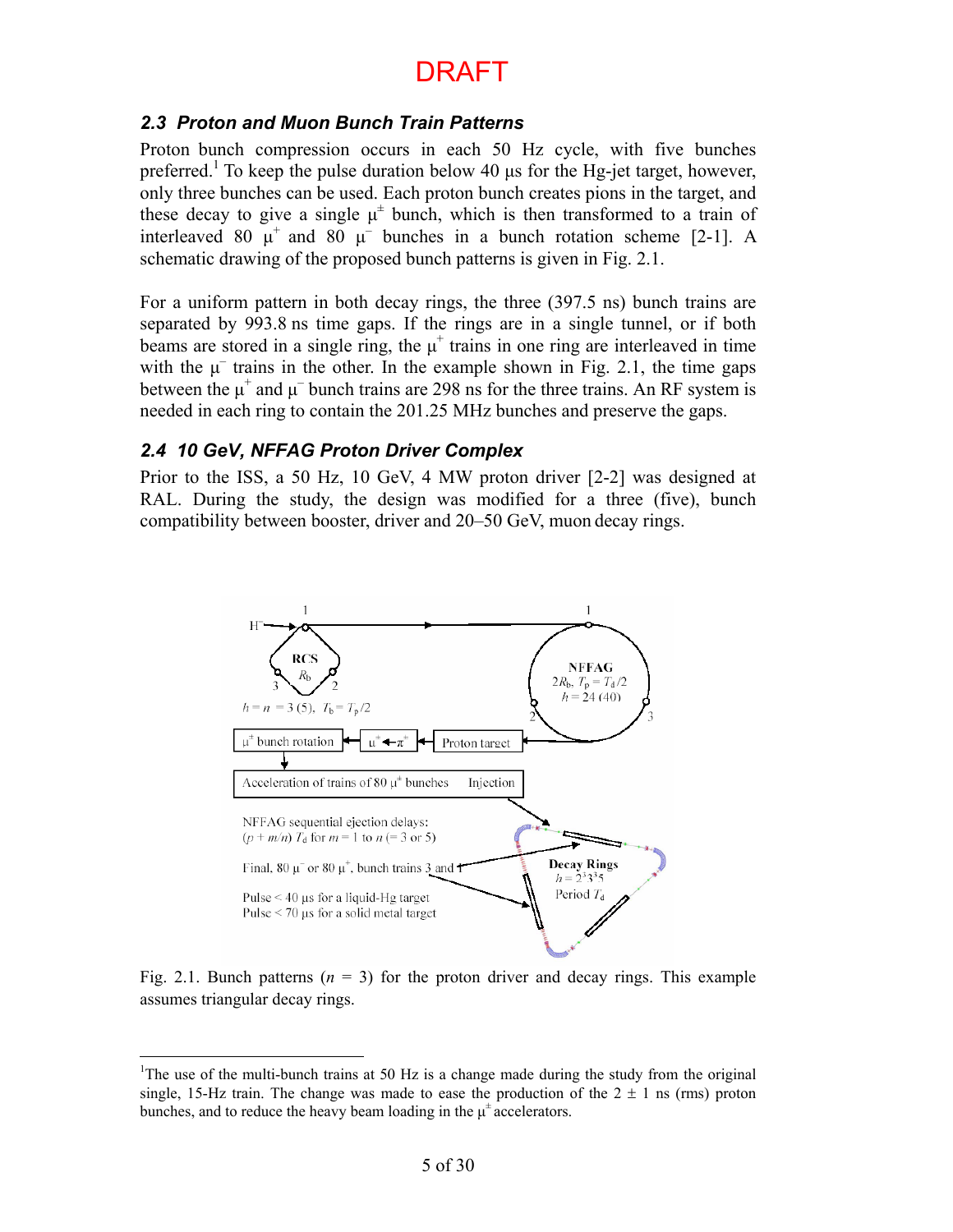The booster energy range is 0.2–3 GeV, and the proton driver energy range is 3– 10 GeV. The driver is a new type of FFAG accelerator which uses a nonisochronous, non-linear, and non-scaling cell focusing structure (which we denote as "NFFAG"). Either three or five proton bunches may be used with the design.

A 90 MeV injector linac design at RAL [2-3] is extended to 200 MeV by adding a 110 MeV side coupled linac. The frequency is 324 MHz, and can be provided by commercially available klystrons. The pulse repetition frequency is 50 Hz, the peak current  $\sim$ 30 mA, the pulse duration  $\sim$ 400 µs, and the duty cycle after chopping  $\sim$ 70%.

A 50 Hz synchrotron is used for a booster. The injection scheme dominates the lattice design, which is based on that for a European Spallation Source (ESS) [2- 4]. The straight sections are designed to be dispersion free. Ceramic vacuum chambers with contoured RF shields, based on designs used at the ISIS synchrotron [2-6], are required for the main and the correction magnets. There is a dedicated region for beam loss collimation in one ring superperiod. A momentum collimator protects ring components from longitudinal beam loss, and primary and secondary betatron collectors are used to localize the transverse beam losses in both planes.

A proton driver based on an NFFAG ring has several advantages:

- It can have a high duty cycle, and thus lower RF accelerating fields.
- Adiabatic compression is eased, as bunches may be held at the top energy of 10 GeV.
- It can utilize sturdy metallic vacuum chambers, in contrast with an RCS, which must have ceramic chambers with RF shields to limit the eddy currents.
- Single booster and driver rings and transfer lines can be used, saving cost.
- Low beam power loss during H<sup>-</sup> injection and easier bunch compression compared with an option that uses a linac, an accumulator and a compressor ring [2-5].

The NFFAG cell layout is shown in the Figure 2.2. Three magnet types are used in the basic cell; the bd and BD units are non-linear, vertically focusing, parallel edged, combined function magnets, with bd and BD providing reverse and positive bending, respectively. The F magnet is a non-linear, horizontally focusing, positive bending, combined function magnet, whose edges are parallel to those of bd and BF. Beam loss collimation is a major design issue. The fractional loss in the collimators must be kept to about  $1:10^3$ , with that in the extraction region and elsewhere in the ring both less than  $1:10<sup>4</sup>$ . Halo growth has thus to be limited. A layout of the complete proton driver system is shown in Fig. 2.3.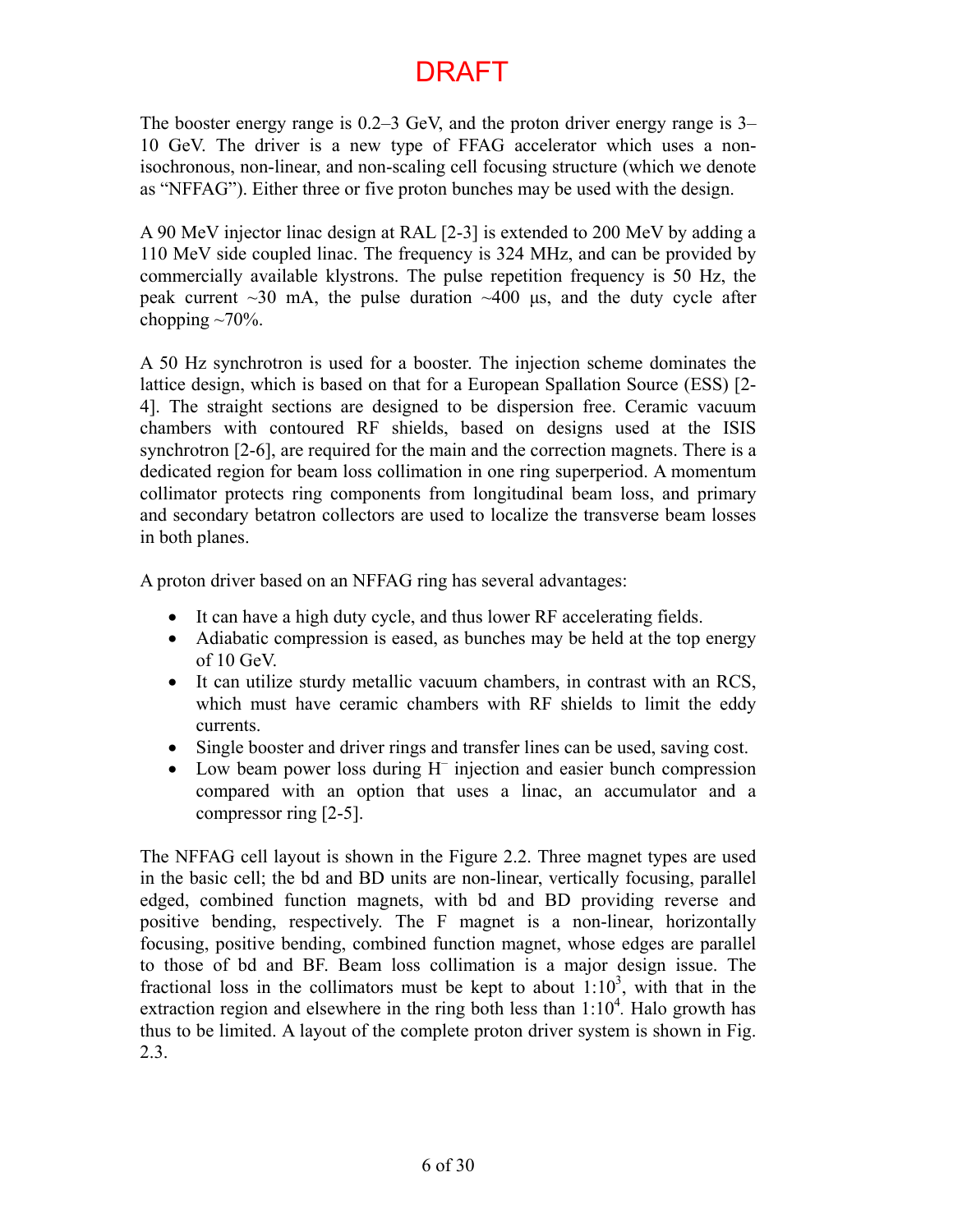

**Figure 2.2:** A single lattice cell of the 50 Hz, 4 MW, 10 GeV, NFFAG proton driver ring.



Figure 2.3: Schematic layout drawing of the linac, booster and NFFAG of the proton driver.

### *2.5 Linac Option*

The low energy part of a proton accelerator complex always uses a linac. Above a certain kinetic energy, however, conventional setups make use of circular accelerators, which present a cost advantage because of their efficient use of RF systems. In the case of a multi-MW proton driver, that practice is worth reconsidering because of the need for fast acceleration (requiring fast cycling magnets, ceramic vacuum chambers and an expensive wide frequency range RF system providing a lot of voltage), which dramatically increases the cost of the circular accelerator. Today's linacs are capable of reliably providing tens of MW of beam power. For a Neutrino Factory however, fixed energy rings remain necessary to transform the long linac beam pulses into the required number of short bunches.

Linac-based proton drivers are being considered at FNAL [2-6] and at CERN. The CERN proposal [2-7] will be used as a typical example. The linac itself is a modified version of the 3.5 GeV Superconducting Proton Linac (SPL) whose Conceptual Design Report has recently been published [2-8]. Longer by 105 meters and equipped with 14 more 4 MW klystrons (for a total of 58), it accelerates protons up to 5 GeV in an overall length of only 534 m. Its structure is sketched in Fig. 2.4 and its main characteristics are shown in Table 2-2.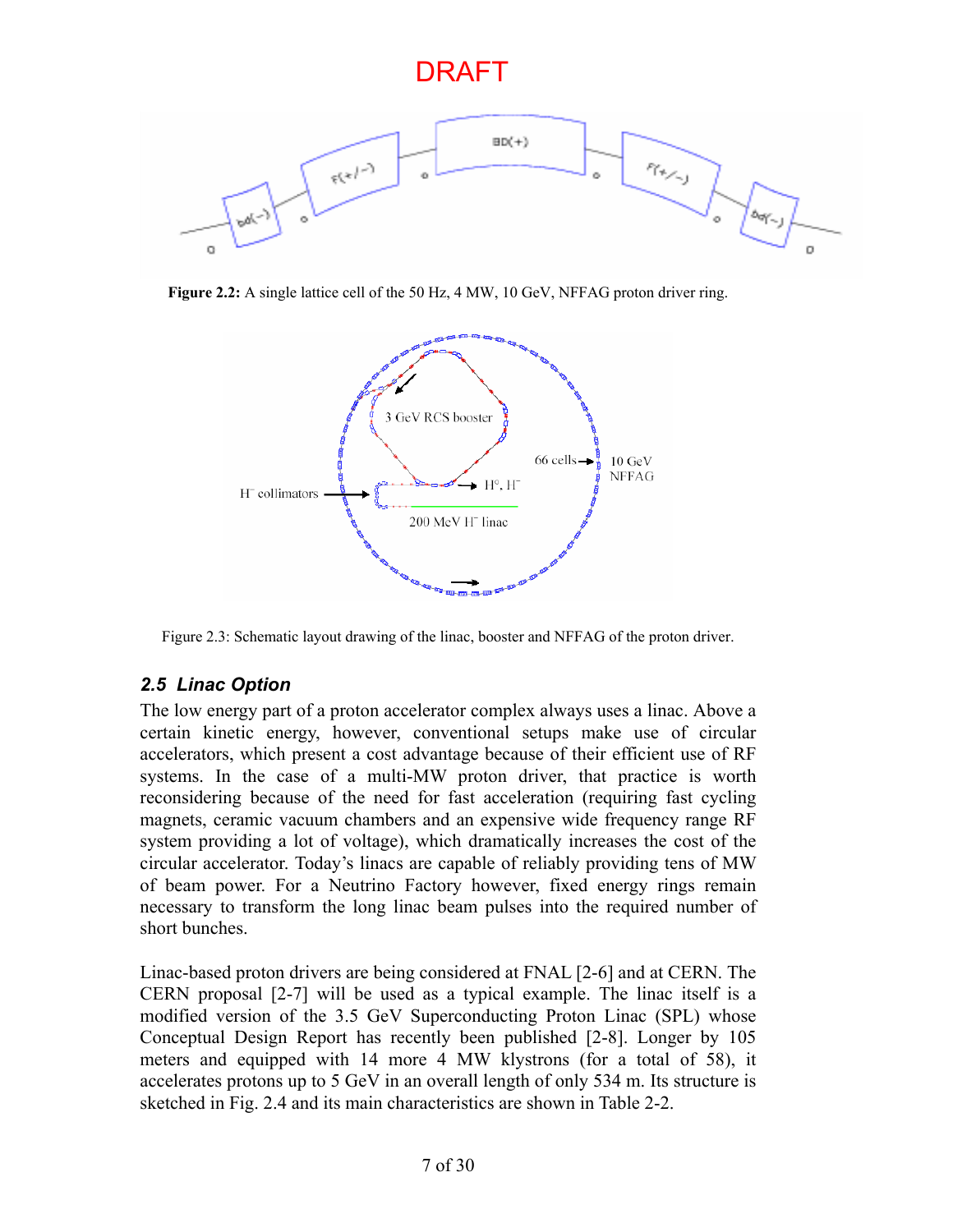|            | Kinetic energy (GeV)                  |                    |                                                  |                   |                           |
|------------|---------------------------------------|--------------------|--------------------------------------------------|-------------------|---------------------------|
|            | Beam power (MW)                       |                    | 4                                                |                   |                           |
|            | Repetition rate (HZ)                  |                    | 50                                               |                   |                           |
|            | Mean current during the pulse (mA) 40 |                    |                                                  |                   |                           |
|            | Pulse duration (ms)                   |                    | 0.4                                              |                   |                           |
|            | Bunch frequency (MHz)                 |                    | 352.2                                            |                   |                           |
|            | Linac length $(m)$                    |                    | 534                                              |                   |                           |
|            |                                       |                    |                                                  |                   |                           |
|            |                                       |                    |                                                  |                   | accumulator<br>compressor |
|            | 3.0 MeV                               | 40 MeV             | 90 MeV 180 MeV 643 MeV                           |                   |                           |
|            |                                       |                    |                                                  |                   |                           |
| <b>RFQ</b> | chopper                               | 3 DTL tanks HCCDTL | $SCL$ $\mathcal{H}$ $\beta = 0.65$ $\mathcal{H}$ |                   | 5 GeV<br>$\beta=1.0$      |
|            |                                       |                    |                                                  |                   |                           |
|            | 352.2 MHz                             |                    |                                                  | 704.4 MHz         | direct                    |
|            | 52 <sub>m</sub>                       |                    |                                                  | $[482 \text{ m}]$ | target                    |
|            |                                       |                    |                                                  |                   |                           |

Table 2-2: Characteristics of the 5 GeV version of the SPL.

Ion species H–

Figure 2.5-1: SPL block diagram.

Two fixed energy rings of approximately 300 m circumference are necessary to give the proton beam the required time structure for a Neutrino Factory. In the first one, the 400 us long linac beam pulse is accumulated using charge-exchange injection. Once accumulation is finished, bunches are transferred to a compressor ring where they are rotated in the longitudinal phase plane and ejected to the target when their length is minimum.

### 2.5.1 Superbeams

In the case of superbeams, the neutrino beam comes from the decay of pions and the muons themselves are not used. The infrastructure behind the target is thus limited to a focusing system and a decay tunnel. Therefore, every laboratory equipped with high energy proton accelerators has been the subject of superbeam proposals, and very different energies for the primary proton beam have been assumed, ranging from 3.5 to 400 GeV. The neutrino flux being directly proportional to beam power, the corresponding accelerators have to deliver a very high flux, sometimes well beyond what they were initially designed for. A representative list is given in Table 2-3.

Compared with a Neutrino Factory, the only requirements on the time structure of the proton beam come from the need to sufficiently reject background in the remote experiment. For that purpose, the duty factor of the proton beam has to be lower than  $5 \times 10^{-3}$  [2-9].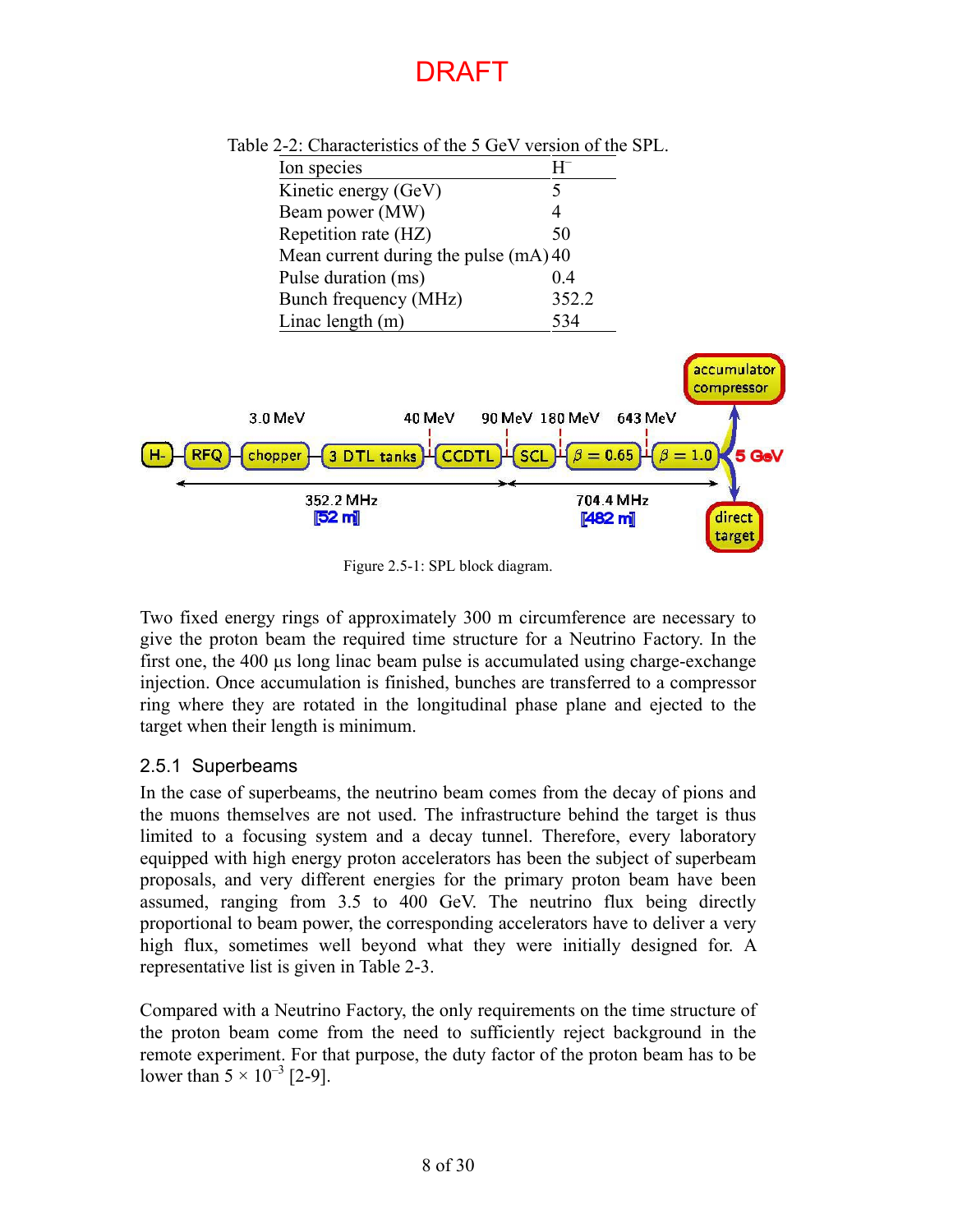| Table 2-3. Proposed superbeams. |                 |                           |               |                    |  |  |  |
|---------------------------------|-----------------|---------------------------|---------------|--------------------|--|--|--|
|                                 | Proton<br>beam  | Protons per               | Repetition    |                    |  |  |  |
|                                 | energy<br>(GeV) | pulse                     | period<br>(s) | Beam power<br>(MW) |  |  |  |
| $CNGS + [2-10]$                 | 400             | $4.8 - 14 \times 10^{13}$ | 6             | $0.3 - 1.2$        |  |  |  |
| <b>FNAL</b> [2-11]              | 120             | $9.5 - 15 \times 10^{13}$ | 15            | $1.1 - 2$          |  |  |  |
| <b>JPARC</b> [2-12]             | 50              | $33 \times 10^{13}$       | $3.64 - 1.6$  | $0.6 - 1.5$        |  |  |  |
| BNL [2-13]                      | 28              | $9 - 25 \times 10^{13}$   | $0.4 - 0.1$   | $1 - 4$            |  |  |  |
| <b>FREJUS</b> [2-14]            | 3.5             | $14.3 \times 10^{13}$     | 0.02          |                    |  |  |  |

### **3. Target Issues**

#### *3.1 Beam Energy Choice*

To determine the kinetic energy of the proton beam that is most efficient for the production of the soft pions, we process the produced pions through the entire front end of the Neutrino Factory front end using the Study 2a [3-1] configuration. As a figure of merit, we select surviving muons that are fully contained within the capture transverse acceptance (30 mm-rad) and the longitudinal acceptance (150 mm-rad) assumed for the subsequent accelerating section. The particle production model used was MARS V14 [3-2] and the propagation of the particles though the neutrino factory front end was done utilizing the ICOOL code [3-3]. The efficiency of the muon capture was computed by evaluating the number of collected muons at the end of the neutrino factory front end and normalizing the results to the power of the proton beam. Results utilizing a mercury-jet target are shown in Fig. 3.1. The target parameters such as radius, tilt angle, and longitudinal placement were previously optimized in Study 2a [3-1].



Fig. 3.1. Calculated production efficiency of positive and negative muons at the end of the Study 2a cooling channel, per proton and per GeV of proton beam energy, for a mercury-jet target. Although the curves are rather flat, an optimum energy, roughly 10 GeV, is discernible. Below about 5 GeV, the calculations show an abrupt fall-off in production. Above 10 GeV the fall-off is small but, from the muon production perspective, there is no benefit to increasing the beam energy beyond 10 GeV.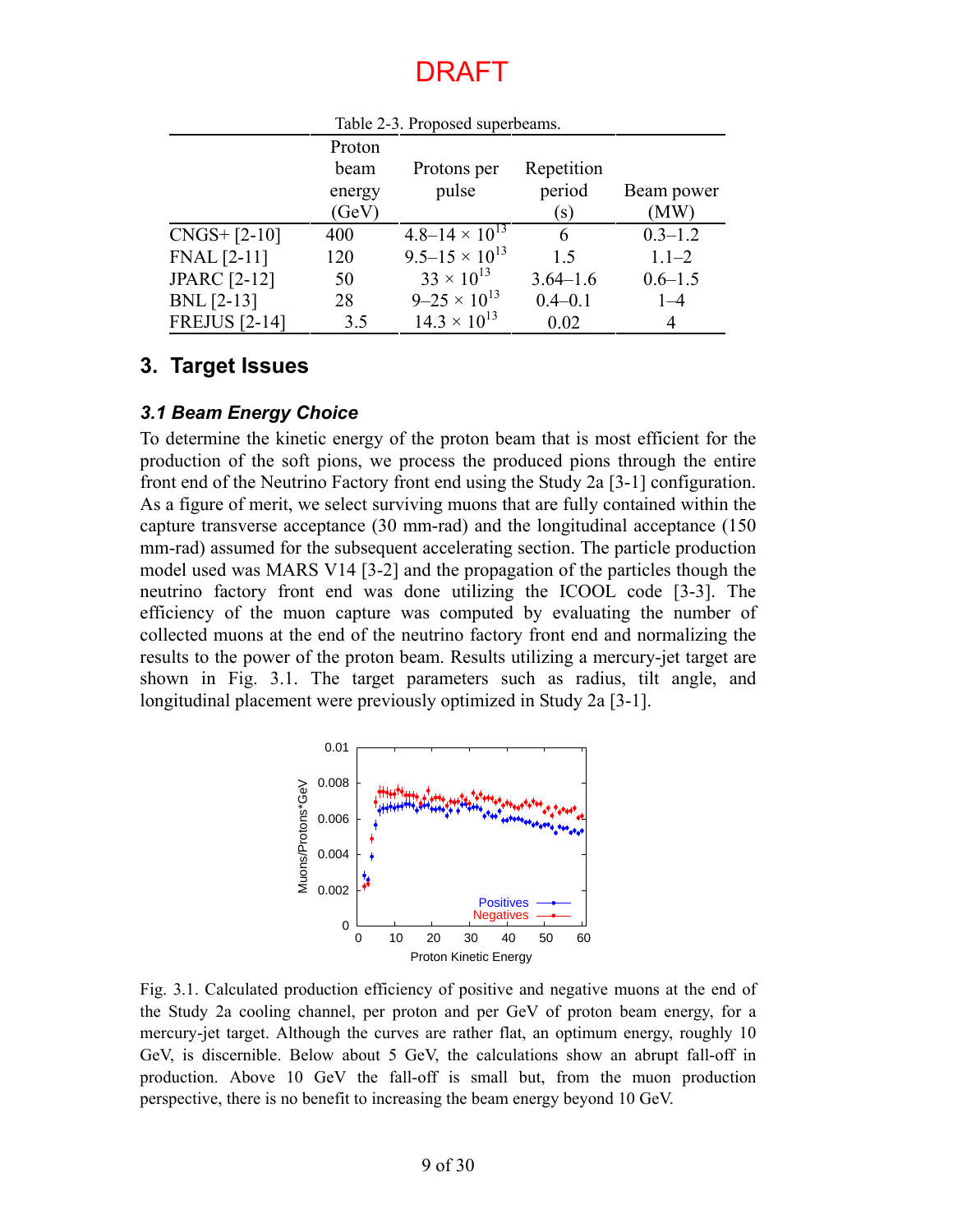#### *3.2 Choice of Target Material*

We also investigated other candidate target types. Figure 3.2, shows an efficiency plot for a carbon target. Here, the optimal proton kinetic energy is centered around 5 GeV, somewhat lower than the case for mercury. As can be seen from comparing the two figures, the high-*Z* material shows the higher efficiency for soft-pion production, which will lead to the greatest number of captured muons. In evaluating the most efficient kinetic energy region for a mercury target, we find that 6–38 GeV protons give a sum of positive and negative pions within 10% of the maximum efficiency at 10 GeV.

#### *3.3 Proton Beam Structure*

#### 3.3.1 Repetition Rate

 $\overline{a}$ 

For a given proton driver power, an increased repetition rate will lower the stress on the target (especially for a solid target) since the intensity per pulse is decreased. For the same pulse intensity and increased repetition rate, the proton driver power increases with a concomitant increase in stress on the target.<sup>2</sup> The primary downside of a higher repetition rate is the increased average power consumption of the RF systems. In Study II [3-4], the average power required for



Fig. 3-2. Calculated production efficiency for a carbon target. The yield per proton and per GeV is lower than for a mercury target and peaks at a lower energy.

 $2$ That is, the thermal load of each pulse on the target must be removed by the heat sink in a shorter time and the repetition rate will be limited by the ability to remove the dynamic stresses entirely between pulses.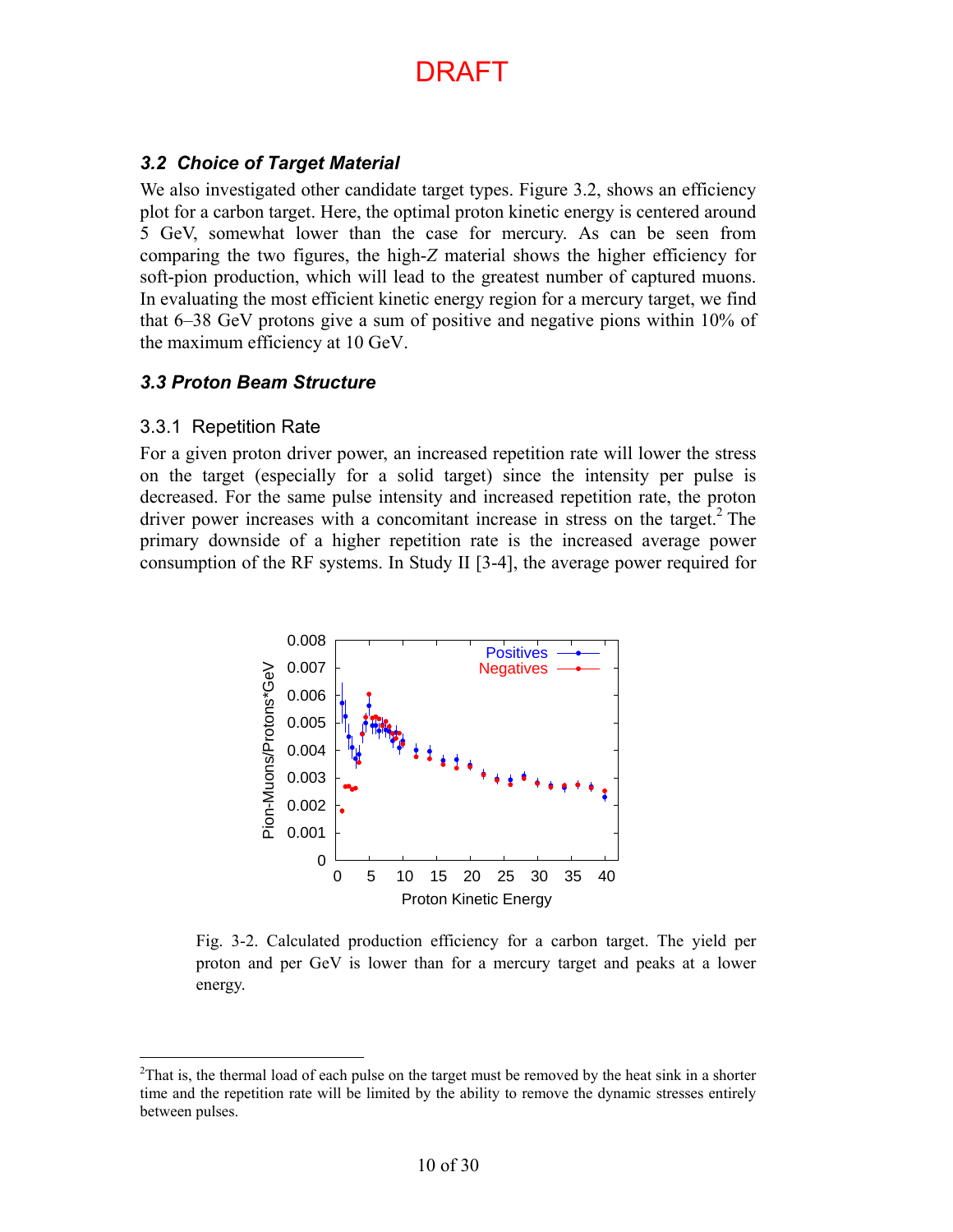these systems was 44 MW for a 15 Hz average repetition rate. This portion of the machine's power consumption will be proportional to the repetition rate.

Higher repetition rates reduce the amount of current per bunch train, which in turn reduces the beam loading in the RF cavities. Furthermore, some schemes for the storage ring require (superconducting) RF cavities to keep the beam bunched, and higher currents would require more RF power (and possibly more cavities) to compensate for beam loading there.

### 3.3.2 Pulse Length, Intensity and Structure

The pulse intensity, combined with the beam spot size, controls the quasi-static conditions of pressure and temperature generated in the target. Energy densities of up to 400 J/g, corresponding to  $\sim 24 \times 10^{12}$  protons per pulse and  $\sigma_{\rm r} = 1$  mm, may be tolerated by some high performance solid materials. The pulse length controls the ensuing dynamic stresses and can play a significant role in determining whether a solid target survives the induced shock. Solid targets favor longer pulses because of the ability to relax during deposition. On the other hand, liquidjet targets perform best at very short pulse lengths (a few ns), as the onset of jet destruction occurs much later. At the same intensity, a pulse having a uniform distribution over the same area as a Gaussian pulse (i.e., a  $3\sigma$  spot) will reduce the stress and temperature in the target by approximately a factor of three.

### 3.3.3 Bunch Length

The proton bunch length has a strong influence on the usable muon intensity. The accepted muon density at the end of the cooling channel falls off with increasing proton driver bunch length on the target. This behavior can be partially understood by a simple theory that models the longitudinal dynamics of the muon beam through the RF components of the front end. Longer proton bunches produce initial longitudinal phase space areas that exceed the longitudinal acceptance of the front end.

### **4. Front End**

The parts of the Neutrino Factory between the target and the beginning of the acceleration system are designated collectively as the *front end* [4-1]. There are two main requirements on the operation of the front end. First it has to collect the pions created in the target and form a beam from their daughter muons as efficiently as possible. Second it has to manipulate the transverse and longitudinal phase space of the muon beam so that it matches the accelerator acceptance as efficiently as possible. The Neutrino Factory front end described here is made up of the following subsystems:

- $\bullet$   $\pi/\mu$  collection
- $\bullet$   $\pi$  decay region
- bunching
- phase rotation
- ionization cooling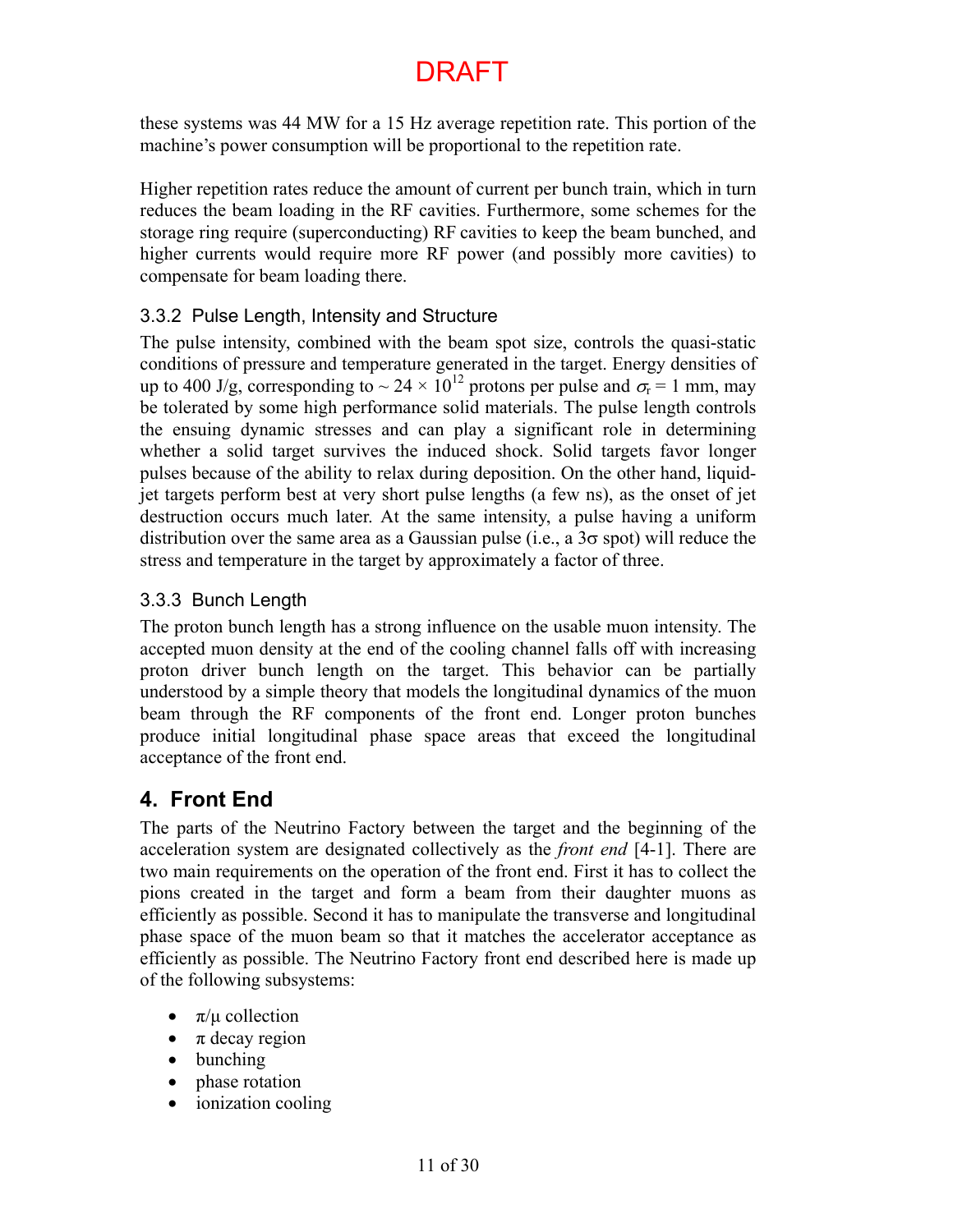The initial transverse phase space of the muon beam is determined mainly by the magnetic field strength in the channel, which provides the required focusing, and the radial aperture of the beam pipe. The longitudinal phase space can be modified by allowing the beam to travel a long distance in an empty magnetic lattice. This permits a correlation to develop between the temporal position and the energy of the particles in the bunch. Electric fields in RF cavities are then used to rotate the longitudinal phase space. This produces a longer particle bunch with a reduced energy spread. To ensure efficient acceleration, it is also necessary to bunch the beam to match the frequency of downstream RF cavities. Finally, it is also necessary to decrease the transverse emittance of the collected beam by means of an ionization cooling channel in order to optimize Neutrino Factory intensity.

### *4.1 Comparison of Front-end Systems*

To understand the advantages and disadvantages of various cooling approaches, we compared the cooling channels proposed in the three published Neutrino Factory feasibility studies [4-1, 4-2, 4-3].

The single most significant difference in the various approaches compared is the choice of RF frequency:

- Japanese FFAG study [4-4], 5 MHz
- CERN linear channel studies [4-5–4-11], 88 MHz
- U.S. linear channel studies [4-12–4-14], 201 MHz

Another key choice involves the method of longitudinal capture, using either a single bunch in one RF bucket or a train of many bunches. This choice depends not only on the RF frequency but on the bunch structure of the proton driver. Because ionization cooling was included in most, but not all, designs, comparisons were made both with and without this feature. To permit valid performance comparisons, the ISS baseline decay ring configuration—a racetrack ring—was used for all cases.

The above analysis was based on the muon capture rate per initial pion in the decay channel, and this final efficiency is given in Table 4-1. This approach avoids the complication of pion production uncertainties, and particularly their energy dependence. It is, however, useful to relate these efficiencies to a number of muons per year with one fixed assumption of the pion production per proton GeV. To do this, the following assumptions were made:

- 1. the number of captured pions per 24 GeV proton in Study 2a, 0.94, was used; this can be expressed in terms of pions per proton, per GeV of proton energy, as 39%
- 2. to correct for the MARS predicted improvement in performance at 10 GeV compared with the Study 2a choice of 24 GeV, the pion yield was increased by 10%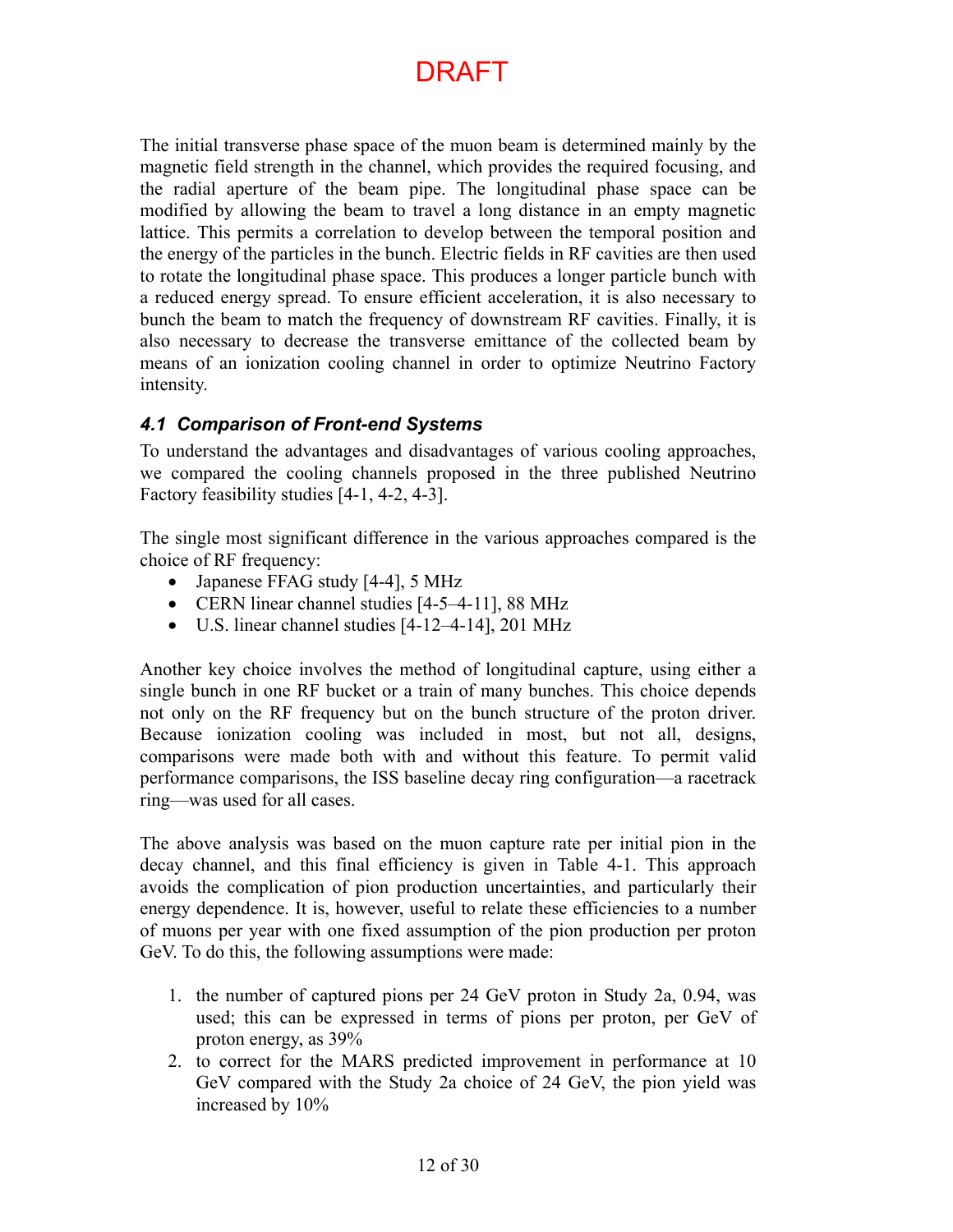- 3. for the racetrack ring geometry, 38% of decays in the ring are assumed to take place in the production straight section of the decay ring
- 4. an average proton beam power of 4 MW was taken
- 5. a "Snowmass year" of  $10^7$  s was assumed

As can be seen in Table 4-1, the basic U.S. Study 2a scheme using 201 MHz is the only proposal that appears to meet the intensity requirement (106%) without modification. It does somewhat better than an 88 MHz scheme employing multibunch phase rotation (100%) on account of its smaller decay losses during acceleration due its greater acceleration gradients. This scheme has less transverse acceptance (42%) than the CERN 88 MHz case (50%) because it has less cooling. $3$ 

### *4.2 Cooling vs. Accelerator Acceptance*

There is a trade-off that can be made between the amount of cooling that must be done and the acceptance of the downstream accelerators [4-15]. Clearly, if the accelerator acceptance were larger than the equivalent emittance of the collected muons after bunching and phase rotation, *no* cooling would be needed. This is an important concept that has significant cost implications for the Neutrino Factory design. An early study of this type is shown in Fig. 4.1. The line at 0.17 accepted muons per proton corresponds to the design goal for U.S. Study 2a.

The curves show the number of muons that are contained in various transverse phase space acceptances as a function of the length of the cooling channel. With the 30 mm-rad acceptance used in Study 2a, the length of the cooling channel must be 80 m. At the time this study was done, it appeared that increasing the accelerator acceptance to 45 mm-rad was possible, and would eliminate the need for any cooling at all. Subsequently it was discovered that it is very difficult to obtain transverse acceptances much larger than 30 mm-rad in the non-scaling FFAG accelerators, due to longitudinal phase-space distortions caused by the dependence of the time-of-flight on transverse amplitude. After these issues with the accelerator acceptance—and the ability of proposed solutions to mitigate the problem—are better understood, this question should be revisited.

 $\overline{a}$  $3$ This was a deliberate choice to reduce cost. If more cooling, using a tapered channel and liquid hydrogen (as in FS2 and the CERN proposal) were used, somewhat higher performance could be achieved, though at significant incremental cost.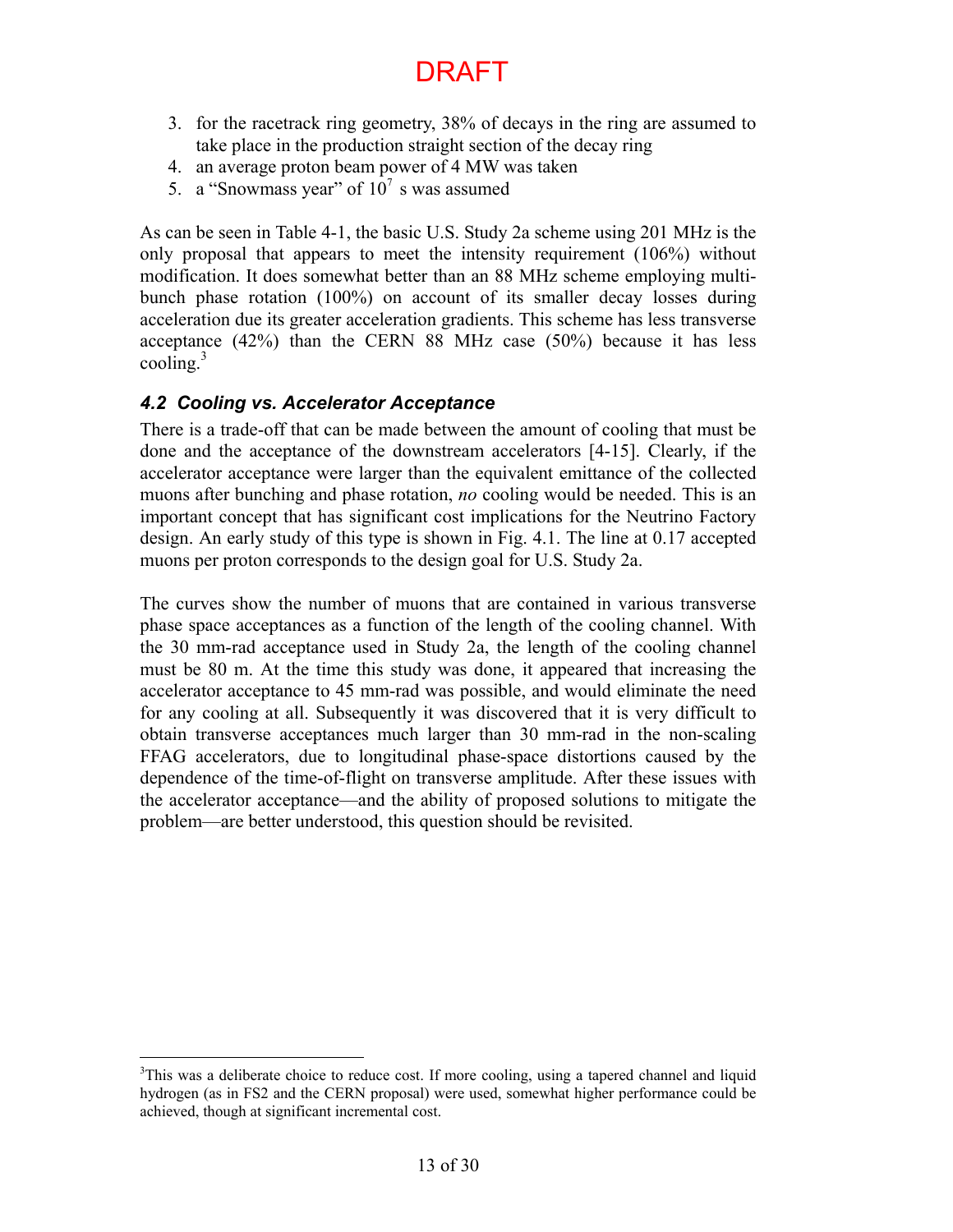Table 4.1-1. Summary of efficiencies for different cases, including an estimate of useful muon decays per year assuming the same pion production estimate for 10 GeV protons. Parenthesized values are unpublished estimates or calculations made for this comparison study. The  $+$  signs indicates the inclusion of a system to separate and separately phase rotate each sign.

| Freq<br><b>MHz</b> |                 | Cool           | $A_{\perp}$<br>mm-rad | Phase<br>rotation | $\eta_{\perp}$<br>(%) | $\eta_\parallel$<br>$(\%)$ | $\eta_{\scriptscriptstyle accel}$<br>$(\%)$ | $n_{+}$        | $\eta_{\textit{all}}$<br>$(\%)$ | $\mu$<br>year<br>$\times 10^{21}$ |
|--------------------|-----------------|----------------|-----------------------|-------------------|-----------------------|----------------------------|---------------------------------------------|----------------|---------------------------------|-----------------------------------|
| 5                  | Japan           | N <sub>o</sub> | 30                    | N <sub>o</sub>    | (18)                  | (39)                       | 50                                          |                | 3.5                             | 0.11                              |
| 5                  | Japan           | N <sub>0</sub> | 30                    | Yes               | (18)                  | (60)                       | 50                                          |                | 5.4                             | (0.17)                            |
| 5                  | $Japan+$        | N <sub>o</sub> | 30                    | Yes               | (18)                  | (60)                       | 50                                          | $\overline{2}$ | 11                              | (0.34)                            |
| 44-88              | <b>CERN</b>     | Yes            | 15                    | Yes               | (50)                  | (15)                       | 65                                          |                | 4.9                             | 0.16                              |
| 44-88              | <b>CERN</b>     | Yes            | 15                    | Neuffer           | (50)                  | (48)                       | 65                                          | $\overline{2}$ | 31                              | (1.0)                             |
| 44-88              | <b>CERN</b>     | N <sub>o</sub> | 30                    | Neuffer           | (20)                  | (48)                       | 65                                          | $\overline{2}$ | 13                              | (0.41)                            |
| 201                | FS <sub>2</sub> | Yes            | 15                    | Multi             | 31                    | 56                         | 81                                          |                | 14                              | 0.45                              |
| 201                | $FS2+$          | Yes            | 15                    | Multi+            | 31                    | 56                         | 81                                          | $\overline{2}$ | 28                              | (0.9)                             |
| 201                | FS <sub>2</sub> | N <sub>0</sub> | 30                    | Multi             | 24                    | 56                         | 81                                          |                | 11                              | 0.35                              |
| 201                | S2a             | Yes            | 30                    | Neuffer           | 42                    | 48                         | 81                                          | $\overline{2}$ | 33                              | 1.06                              |
| 201                | S2a             | N <sub>0</sub> | 30                    | Neuffer           | 24                    | 48                         | 81                                          | 2              | 19                              | 0.61                              |



Fig. 4-1. Accepted number of muons per proton as a function of cooling channel length for various assumed downstream accelerator transverse acceptances.

#### *4.3 Baseline Front-end Description*

We describe here the baseline front-end design adopted for the ISS. One new feature of the adopted design is its ability to simultaneously accommodate muons of both signs. Provided the detector can handle both signs, this effectively doubles the number of useful muons per year. The schematic layout of the baseline front end is shown in Fig. 4.2.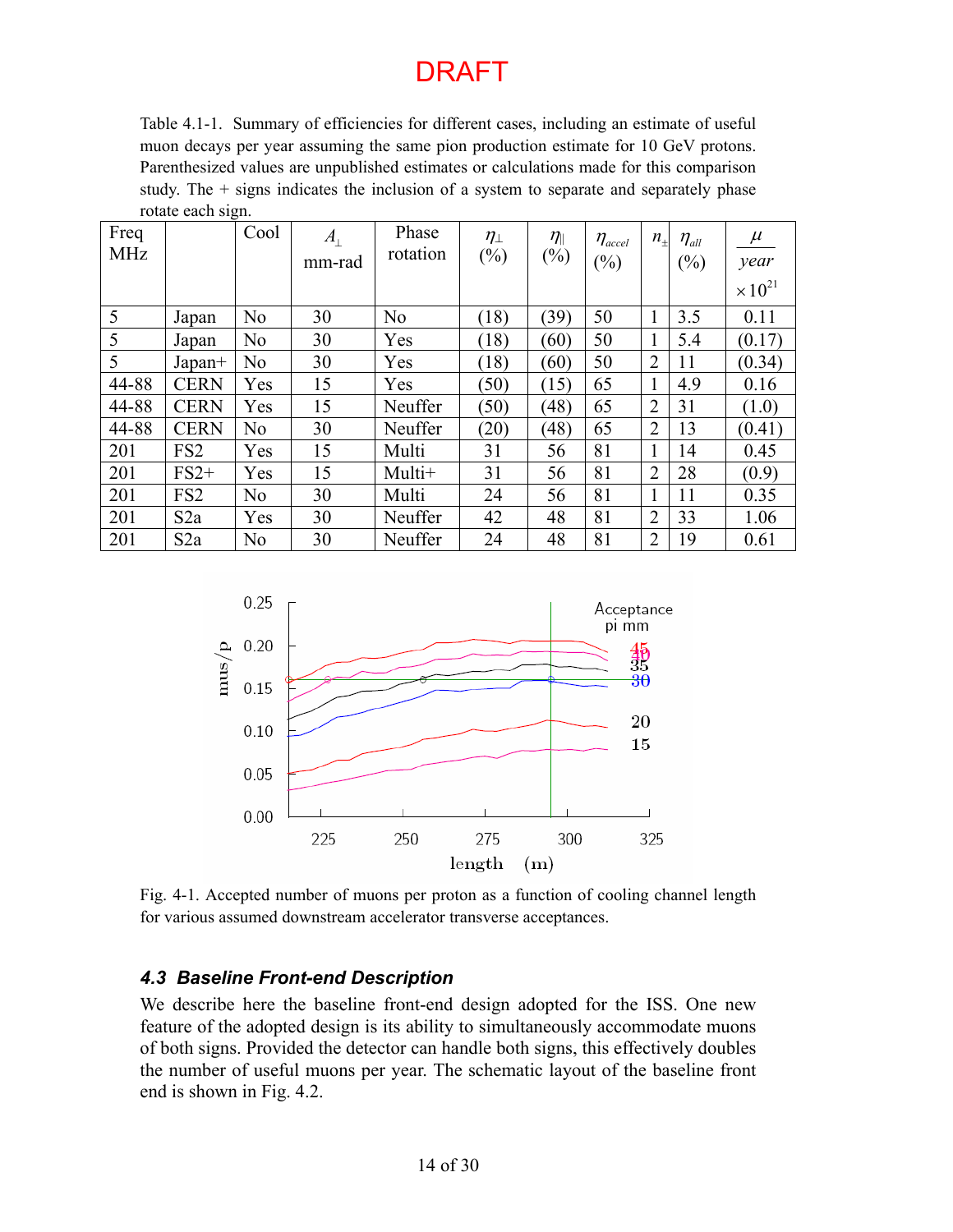

Fig. 4.2. Schematic layout of ISS baseline front end.

The baseline proton driver beam has an energy of 10 GeV. The pion collection system begins with a 20 T solenoid with 7.5 cm beam radius surrounding the target. This is followed by a 12 m long channel where the solenoid strength falls adiabatically to 1.75 T and the channel radius increases to 25 cm. There then follows a 100 m long channel where the pions decay to muons and a correlation is built up between the time and energy of the muons. This correlation in longitudinal phase space is used by the 50 m long adiabatic buncher. Bunching is accomplished with RF cavities of modest gradient, whose frequencies change as we proceed down the beam line. After bunching the beam, another set of RF cavities in the 50 m long rotator section, with higher gradients and decreasing frequencies as we proceed down the beam line, is used to rotate the beam in longitudinal phase space in order to reduce its energy spread. The final rms energy spread in this design is 10.5%. An 80 m long solenoidal focusing channel, with high-gradient 201.25 MHz RF cavities and LiH absorbers, cools the transverse normalized rms emittance from 17 mm rad to about 7 mm rad. This takes place at a central muon momentum of 220 MeV/c.

The cooling channel was designed to have a transverse beta function that is relatively constant with position and has a magnitude of about 80 cm. Most of the 150 cm magnetic cell length is taken up by two 50 cm long rf cavities. The cavities have a frequency of 201.25 MHz and a gradient of 15.25 MV/m. A novel aspect of this design comes from using the windows on the rf cavity as the cooling absorbers. This is possible because the near-constant beta function eliminates the need to place the absorbers at the low-beta point to prevent emittance heating. The window consists of a 1 cm thickness of LiH with a 300  $\mu$ m thick layer of Be on the side facing the rf cavity field and a 25 µm thick layer of Be on the opposite side. The beryllium will, in turn, have a thin coating of TiN to prevent multipactoring. The alternating 2.8 T solenoidal field is produced with one solenoid per half cell, located between the RF cavities. The channel produces a final value of  $\varepsilon_{TN}$  = 7.4 mm rad, which is more than a factor of two reduction from the initial value. The equilibrium value for a LiH absorber with an 80 cm  $\beta$ function is about 5.5 mm rad.

The cooling channel increases the number of accepted muons by about a factor of 1.6. Normalizing to the incident 10 GeV proton beam energy on the mercury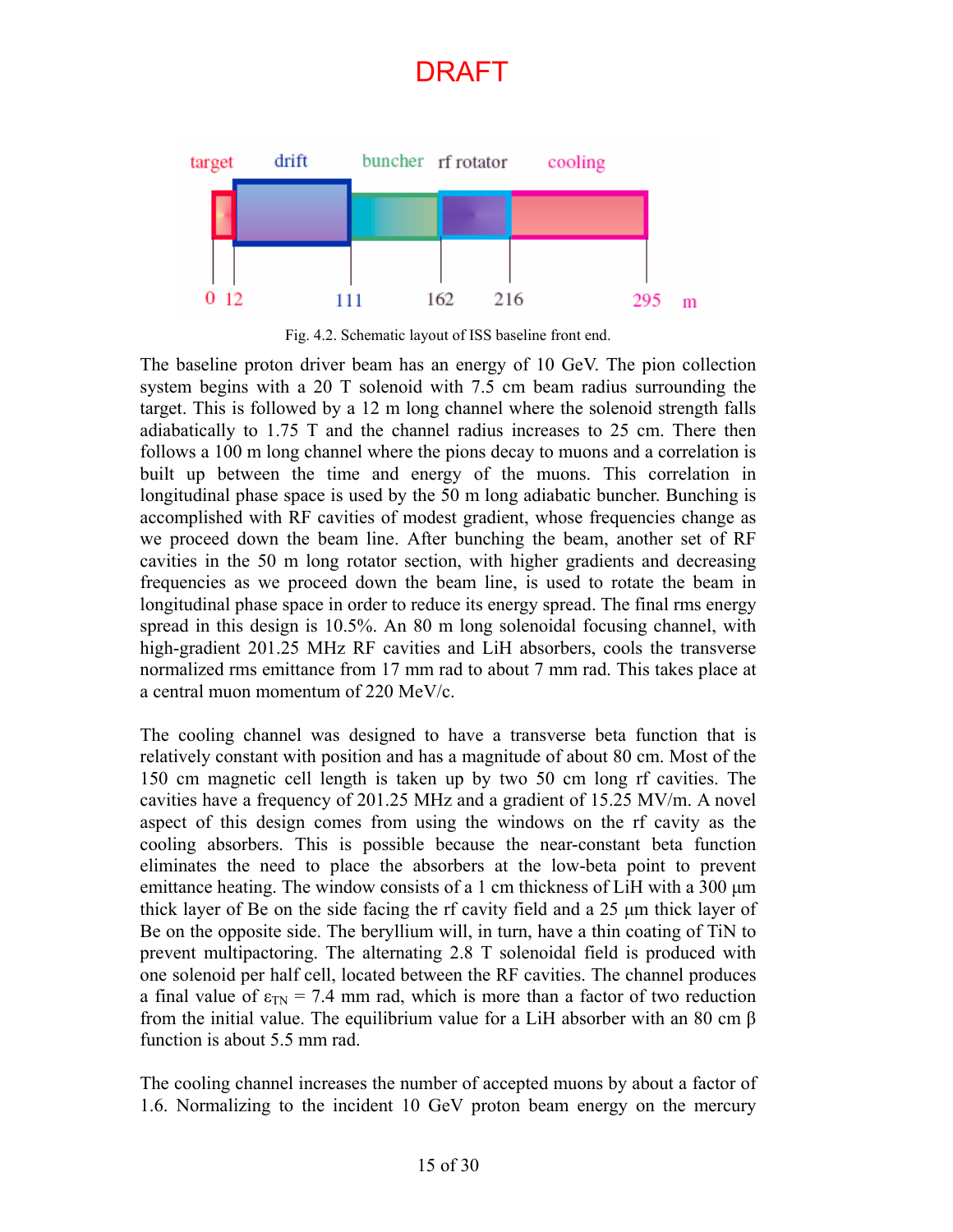target, the figure of merit for the ISS front end is  $0.0077 \pm 0.0009$  for the positive muons and  $0.0089 \pm 0.0010$  for the negative muons. This efficiency is similar to the result from Study 2a [4-15] for 24 GeV proton interactions. In addition, this channel transmits both signs of muons produced at the target. With appropriate modifications to the transport line going into the storage ring and the storage ring itself, this design would deliver both (time tagged) neutrinos and antineutrinos to the detector. The beam at the end of the cooling section consists of a train of about 80 bunches with a varying population of muons in each one.

### **5. Acceleration System**

The goal of the acceleration system is to increase the beam kinetic energy from 138 MeV (the average kinetic energy in the cooling section) to a final energy in the range of 20–50 GeV. The layout described here will accelerate to 25 GeV, with an option of doubling that final energy to 50 GeV.

The design of the acceleration system is based on consideration of both cost and performance, taking into account the penalty associated with decays and other losses. The chosen approach also aims to minimize transverse and longitudinal emittance growth during acceleration. To minimize the effects of muon decay, particles must be accelerated as rapidly as possible. This is made more difficult by the fact that the beam sizes, both transverse and longitudinal, are very large. For these studies, the transverse normalized acceptance is chosen to be 30 mm-rad, and the longitudinal normalized acceptance is 150 mm-rad. The transverse normalized acceptance is defined to be  $a^2 p / \beta mc$ , where *a* is the maximum halfaperture at a given location,  $\beta$  is the Courant-Snyder beta function at that point, *p* is the total momentum, *m* is the muon mass, and *c* is the speed of light. The longitudinal normalized acceptance is defined for an upright ellipse to be  $\Delta t \Delta E/mc$ , where  $\Delta t$  is the maximum half-width in time of the beam, and  $\Delta E$  is the maximum half-width in energy of the beam.

The types of subsystems and their sequence are similar to what was proposed in [5-1]. However, significant changes in the details have occurred, in particular the energies for the transitions between the subsystems.

### *5.1 Overall Scenario*

The acceleration system consists of several different types of subsystems. The choice of where to use which type of subsystem is governed by beam dynamics and cost considerations. At this point, a detailed cost optimization has not been performed and many of the beam dynamics issues are still being studied. Thus, the scenario chosen here is based on initial estimates of machine performance and on past experience with the cost behavior of these systems.

High average gradients are necessary to minimize the amount of muon decay. Superconducting cavities are used to keep the RF power required to achieve these high gradients modest. Since the RF systems (cavities, their cryostats, RF power systems, and the associated cryogenic systems) tend to be the most expensive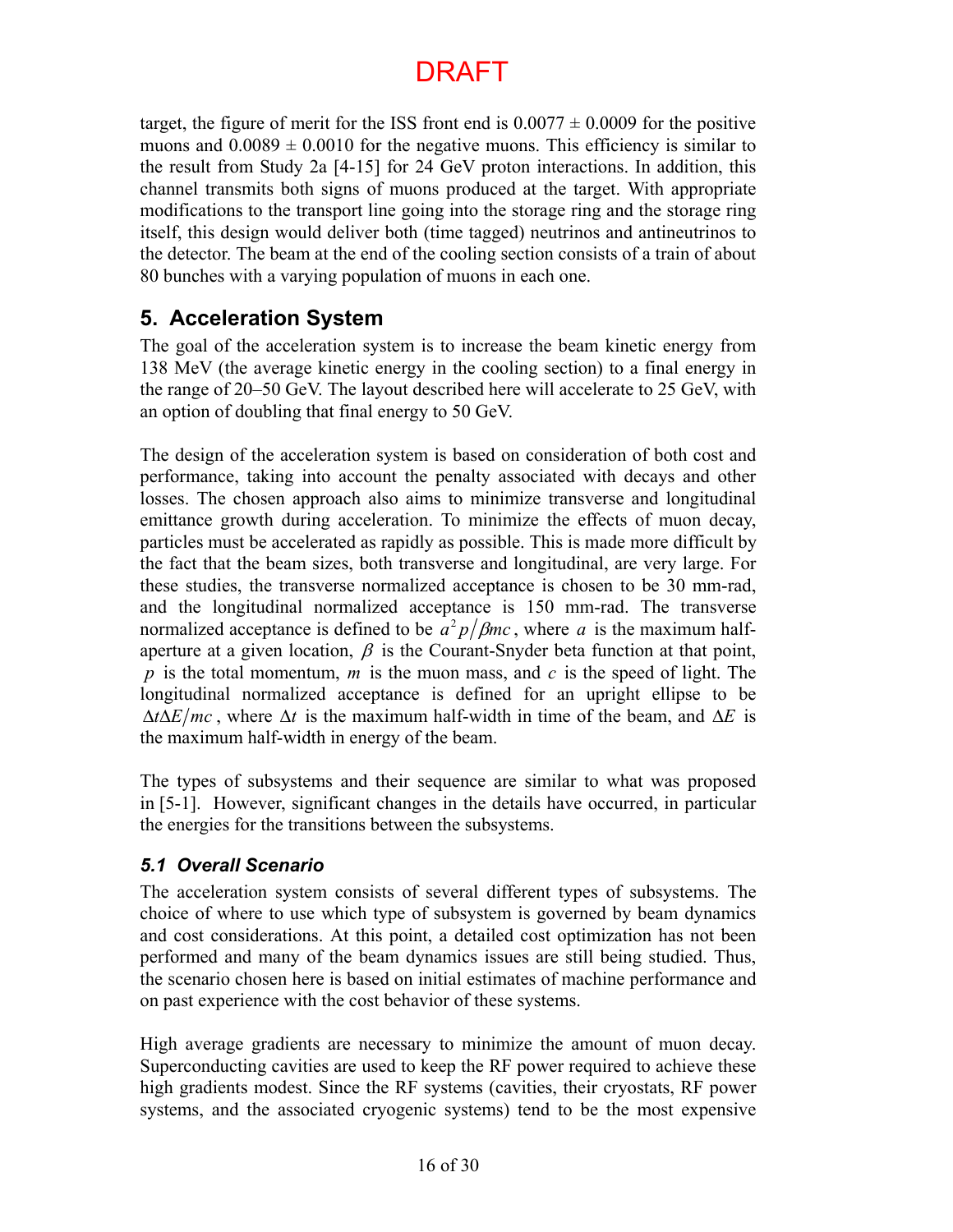component of the acceleration systems, and since RF cavities generally operate most economically at or near their highest achievable gradient, minimizing cost implies minimizing the number of RF cavities in the acceleration system. To reduce the required number of RF cavities, we chose designs where the beam makes multiple passes through the RF cavities. The choice of which subsystem to use where is based primarily on the number of passes through the cavities it can accommodate.

Figure 5.1 shows a diagram of the entire acceleration system. The following subsections will explain the different types of subsystems, why they were chosen, and the reasons behind the energy transition points.

#### 5.1.1 Recirculating Linear Accelerators

Recirculating linear accelerators (RLAs) are machines that take one or more linacs and connect them by a series of arcs. After each pass though the linac, the beam enters a different arc, which will transport it to the next linac or the next pass through the same linac. The switchyard, where the beam from the linac is transported into each individual arc, uses fixed-field magnets. Because of the nonzero energy spread in the beam, the nonzero transverse beam size, the space required for magnet coils, and other considerations, the number of separate arcs the beam can be directed into is typically limited to 4 or 5. This, in turn, limits the number of passes through the cavities that an RLA can achieve.

One way to increase the efficiency of an RLA is to change its geometry. Figure 5.2 shows two different layouts: a racetrack layout and a dogbone layout. The racetrack layout is, in principle, more straightforward to design and build: the arcs bend in only one direction, and there is no need to introduce vertical bending to avoid beamline crossings that occur when one tries to minimize arc length. The dogbone geometry, on the other hand, is more efficient. In particular, since the energy separation at the switchyard effectively limits the number of passes one can make through the linac, the dogbone layout allows one to make twice as many passes through the linac than the racetrack layout, and is thus preferred.



Fig. 5.1. Layout of the acceleration system.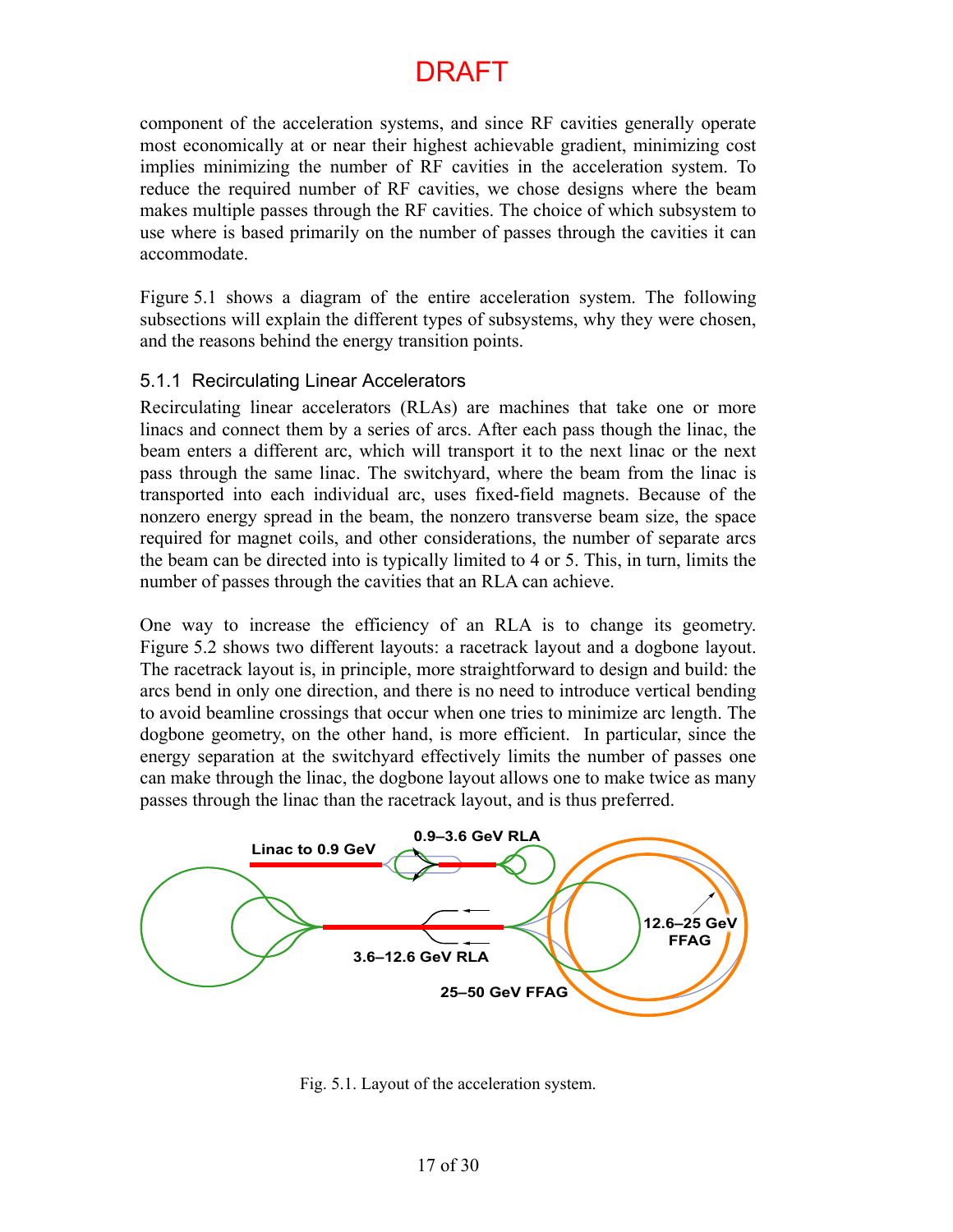

Fig. 5-2. RLA geometries: dogbone layout (above), racetrack layout (below).

The baseline design has two dogbone RLAs. We chose the maximum RLA energy to be 12.6 GeV. Using two RLAs allows a lower injection energy in the first one than if only one RLA is utilized. Furthermore, it potentially increases the amount of synchrotron oscillation in the RLAs, reducing the effects of the time-of-flight dependence on transverse amplitude in the RLA linacs (see below) and differential beam loading down the bunch train.

### 5.1.2 Pre-Acceleration Linac

We begin acceleration with a linac. This avoids problems found in a recirculating accelerator with large beam sizes and large relative energy spreads (in particular, the variation of the velocity with energy, which means that if the phase relationship between cavities in the RLA linac is correct for the final linac pass, it is incorrect for the initial pass). The linac is used to accelerate to a point where such effects can be handled in the RLA.

Because the time-of-flight variation with transverse amplitude causes particles with large transverse amplitudes to fall behind in RF phase, we choose the final energy of the pre-accelerator linac to be 0.9 GeV. While a detailed parameter optimization has not been completed, this energy is expected to be the lowest energy that will keep the phase slip tolerable due to the velocity difference between the first and last linac passes.

### 5.1.3 Fixed Field Alternating Gradient Accelerators (FFAGs)

To avoid the limitations of the RLA switchyard, it is possible to utilize a single arc for all beam energies. This is what is known as a fixed-field alternating-gradient (FFAG) accelerator. All FFAGs consist of a sequence of simple, identical cells with RF cavities in most of them. The design of the cell determines the type of the FFAG and the method by which beams must be accelerated. For this study, both scaling and non-scaling FFAGs were considered.

### **Scaling FFAGs**

Scaling FFAGs are the original type of FFAG that was first described and built in the 1950s [5-2, 5-3, 5-4]. A design study for a Neutrino Factory based solely on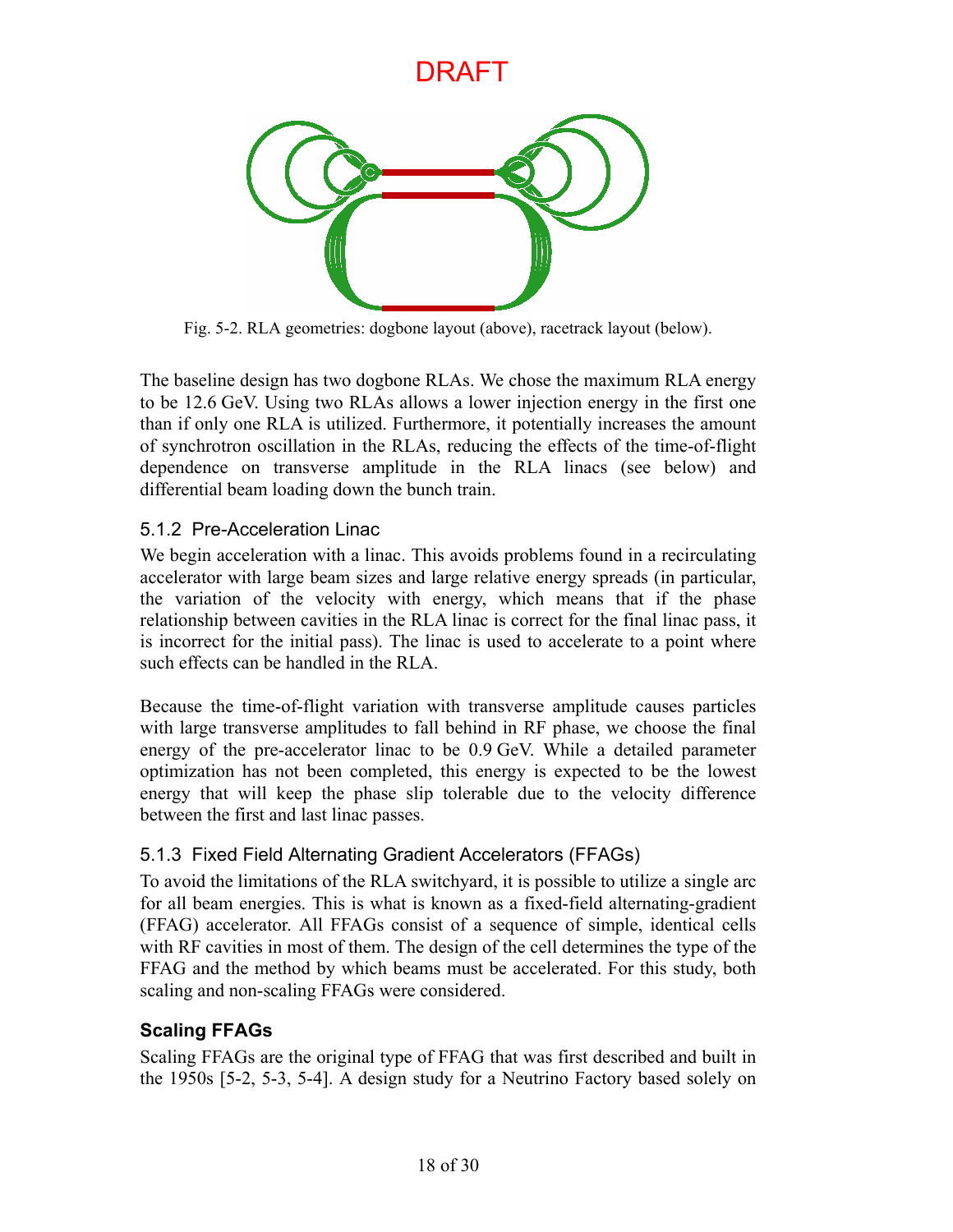FFAGs for muon acceleration was completed in 2001 [4-4]. We have chosen not to use scaling designs in the ISS baseline design for two reasons.

- 1. Scaling FFAGs generally require relatively low frequency RF cavities in order to accelerate muons, of the order of 15 MHz, due to the relatively large time-of-flight variation with energy in these machines. This would require the earlier capture systems to use the same low RF frequency, which significantly decreases the capture efficiency of the machine.
- 2. Scaling FFAGs require relatively large aperture high-field superconducting magnets, which are expensive.

At lower energies, it may be possible overcome these difficulties of using scaling FFAGs.

### **Linear Non-Scaling FFAGs**

Linear non-scaling FFAGs [5-5,5-6] attempt to address the two main difficulties of scaling FFAGs (large aperture and large time-of-flight variation with energy) by addressing the underlying reason for these problems—in a linear non-scaling FFAG, most of the bending is placed in the defocusing magnets. As a result, for an equivalent energy range, magnet apertures in a non-scaling FFAG can be reduced compared with a scaling device. Furthermore, at least for high energies, the ring can be made isochronous at a single energy within the energy range of the machine. This is shown in Fig. 5.3, which gives the time of flight dependence on energy in an example linear non-scaling FFAG. The relatively small time-of-flight variation with energy in these machines allows the use of relatively high frequency RF, such as the 201 MHz RF that is used in the bunching, phase rotation, and cooling channels. This permits reasonably high accelerating gradients.

Linear non-scaling FFAGs become more efficient at higher energies [5-7], as it is possible to make more passes through the cavities. As a result, our preference is to use FFAGs only at the higher energies, where they become more efficient than RLAs.



Fig. 5-3. Time of flight as a function of energy in a linear, non-scaling FFAG cell.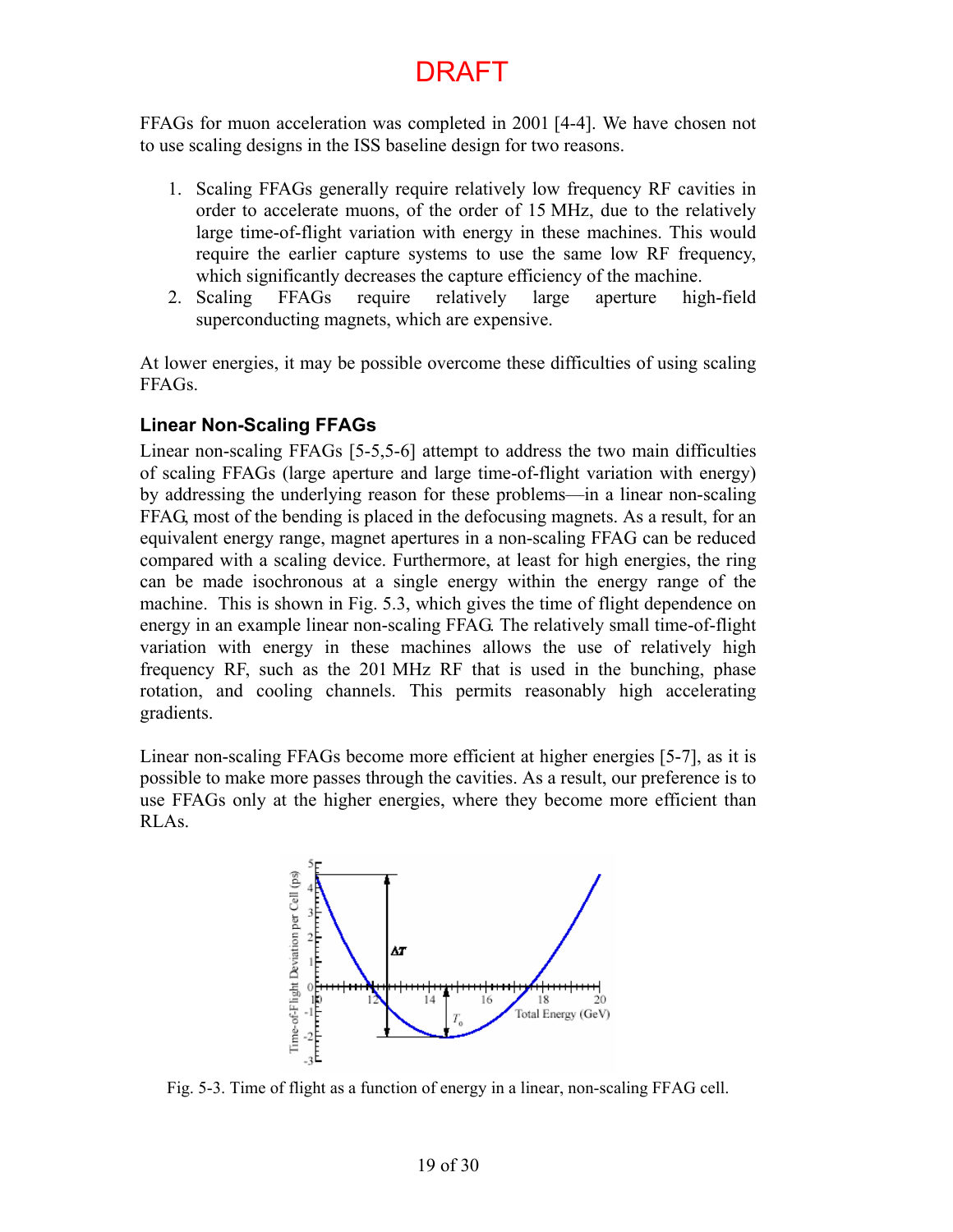Based on our studies, it appears that a factor of two energy gain is roughly the optimal acceleration range for an FFAG stage; aperture requirements and time-offlight range increase very rapidly beyond that. The primary difficulty with linear non-scaling FFAGs is that the time of flight depends on transverse amplitude [5- 8]. Thus, large amplitude particles arrive at a later RF phase than low amplitude particles. This becomes problematic with multiple stages, since large amplitude particles should arrive earlier, not later, than low amplitude particles for optimal transmission in the next stage.

Despite this shortcoming, linear non-scaling FFAGs seem to be the best option for accelerating to the highest energies. Improvements that help to address the timeof-flight dependence on transverse amplitude are being examined and will be included in future designs. Preliminary simulations [5-9] suggest that two FFAG stages should result in a tolerable level of longitudinal emittance dilution. With this in mind, we choose (see Fig. 5.1) to use a non-scaling FFAG to reach 25 GeV, with a second stage being used to reach 50 GeV if required.

### **6. Decay Ring**

Conceptual designs have been obtained for racetrack, triangular and bow-tie shaped,  $\mu^+$  and  $\mu^-$  decay rings. A 20 (upgradeable to 50) GeV energy has been considered [6-1], with neutrino detectors at distances of  $7500$  and  $\sim$ 3500 km. For these baseline distances, racetrack designs need the ring planes tilted downwards by  $\sim$ 36° and  $\sim$ 18°, respectively. Triangle and bow-tie designs need side-by-side rings in a (near) vertical plane, with detectors in (nearly) opposite directions from the rings, in gnomonic projection. If suitable detector sites are available, the triangle or bow-tie rings are favored, as their ~40% greater production efficiencies make them the more cost effective. If suitable sites are not available, the use of racetrack rings in separate tunnels provides the better solution. Both designs are compatible with the Neutrino Factory's pattern of three or five bunch trains, as described in the Section 2.3.

Recently, it has been recognized that a bow-tie shape of decay ring has several advantages if neutrino detectors are at 7500 and ~3500 km distances, as specified in the study. Unfortunately, a bow-tie shape preserves the muon polarization, and interferes with the accuracy of the related beam instrumentation [6-2]. A possible scheme to overcome this drawback is being considered.

### *6.1 Ring Features*

The use of a single racetrack ring in each of two separately oriented tunnels is proposed as the baseline design, as this helps in finding suitable detector sites. An alternative is the use of two separate isosceles triangle (or bow-tie) shaped rings in a common, larger tunnel. The  $\mu^+$  and the  $\mu^-$  bunch trains are injected into separate rings, though each racetrack ring has a  $\mu^+$  and  $\mu^-$  counter-rotating beam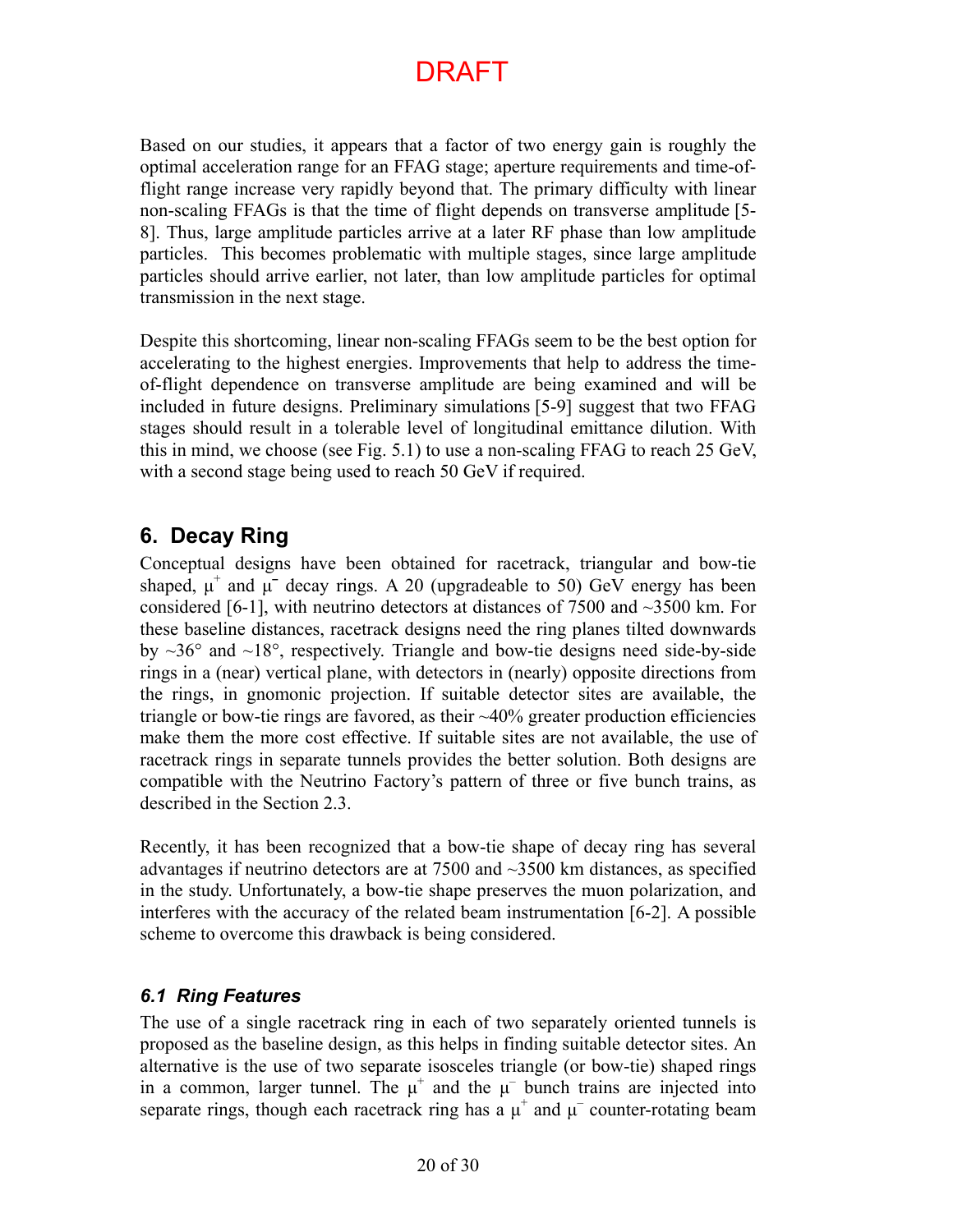option. Stored muons decay to neutrinos, which pass from the ring straight sections to the detectors. Each racetrack ring is aligned to its own detector, and the racetracks have either one neutrino production region, or two of a slightly lower individual efficiency.

Each triangle ring has two downward sloping production regions, and the  $\mu^+$  trains in one ring are interleaved in time with the  $\mu^-$  trains in the other. The two detectors accept neutrinos from both rings. Baseline distances needed are 7500 km for one detector, and 2500–3500 km for the other. For these distances, the smallest triangle apex angle (and the best production efficiency) is about 50<sup>°</sup>, when detectors are in opposite directions (in a gnomonic projection) from vertically aligned rings. Some incline of the rings to an exact vertical plane is expected for most pairs of suitable detector sites.

### *6.2 Ring Specifications*

Detector locations for accelerator sites have to be defined before final parameters may be set. Specifications depend on input beam parameters along with detector and bunch pattern requirements. A compatible set of rings (with the booster orbit half the length of the driver injection orbit, and the proton rotation period at 10 GeV in the driver half that for the muons in the decay rings) are a booster of circumference 400.792 m, an NFFAG with injection (ejection), orbit lengths 801.584 (801.447) m, and a 20 GeV decay ring of circumference 1608.802 m.

An important parameter for the production straights is the ratio of the muon rms divergence angles to the rms opening angles of the decay neutrinos. The ratio has to be  $\leq 0.14$  at both 20 and 40–50 GeV, for the normalized, rms transverse input  $\mu^{\pm}$  beam emittances of 4.8 mm-rad. The decay ring apertures are set a factor 50% larger than the beam envelopes, to allow the use of muon beam loss collectors, which are needed due to the megawatt muon beam powers involved.

### *6.3 Lattice Designs*

Both the racetrack and triangle rings use bend magnets at the ends of the production straights to separate off neutrinos that arise from the muons of large divergence angles. These magnets complicate the lattice designs by creating dispersion in the matching sections to the main arcs. Six-parameter matching is needed, with the dispersion kept small in the regions of large betatron amplitudes. The lattices for the racetrack and triangle rings have different designs for the arcs, the production straights and the matching sections, though the designs are interchangeable.

### 6.3.1 Racetrack Ring

A layout of a 1608.802 m circumference, racetrack ring is shown in Figure 6.1. There are two arcs, each with 15 FODO cells of superconducting dipole and quadrupole magnets. If a single neutrino production straight is used, it has a length of 600.2 m, a production efficiency of 37.3%, and the other long straight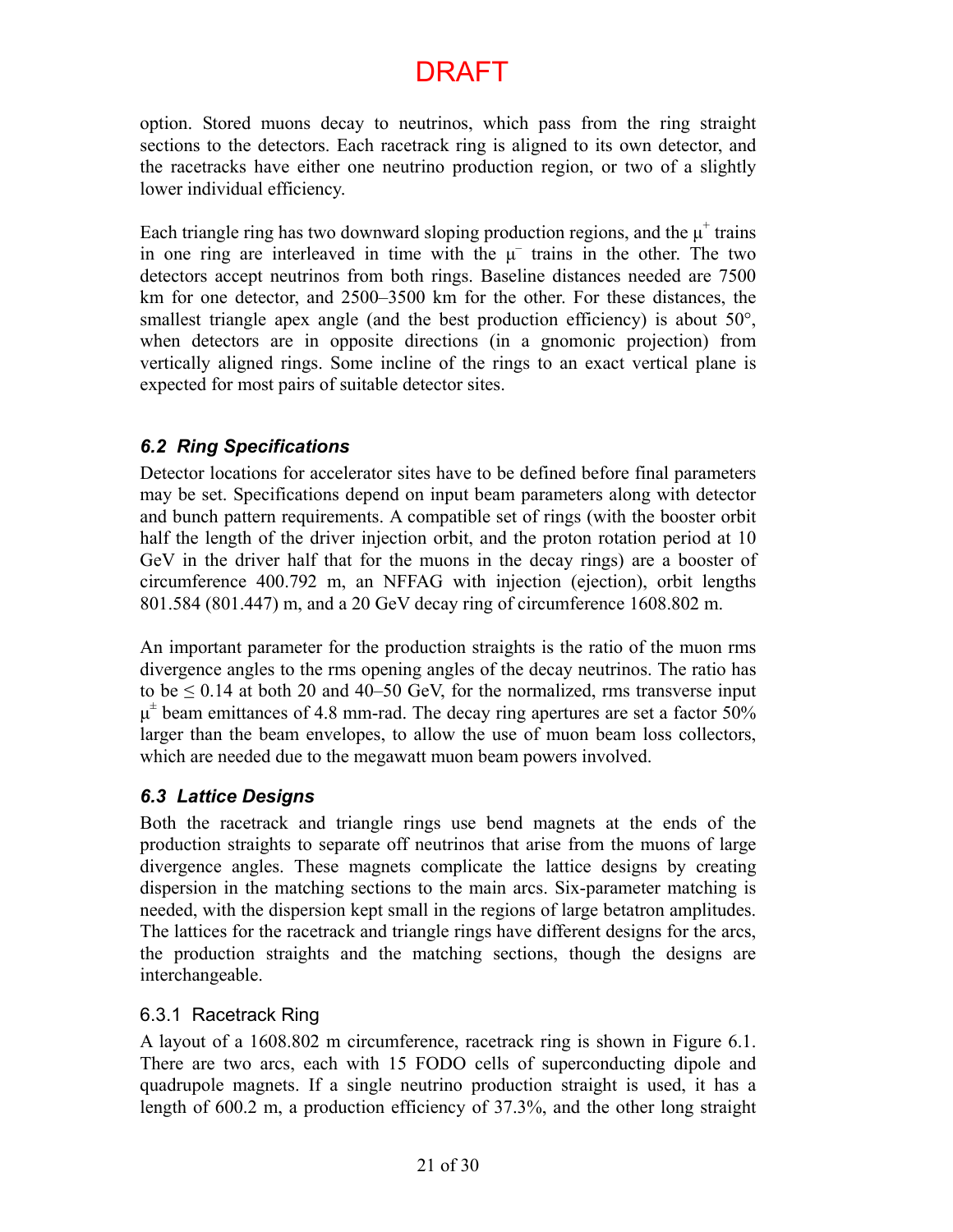section has the collimators, tune control and rf systems. If a counter-rotating,  $\mu^{\pm}$ beam option is used, the lattice is modified for two, shorter production straights of a slightly reduced efficiency.

Separate tunnels are used for the two racetrack rings as they are aligned to different detectors. Ring planes are sloped downwards at an angle of  $\sim$  arcsin  $(L/2R)$ , where L is the distance to the detector and R is the equatorial radius. For the distances proposed of 7500 and 3500 km, the tilt angles are  $\sim$  36 $^{\circ}$  and  $\sim$  16 $^{\circ}$ , and the maximum depths of the tunnels are  $\sim$  435 m and  $\sim$ 185 m, respectively. The width of the tunnels is not as great as that of the common tunnel used for the triangle rings. The  $\mu^+$  and  $\mu^-$  beam lines from the 20(50) GeV,  $\mu^{\pm}$  accelerating ring have branches passing to each racetrack, for a total of four beam line tunnels. Extra services and service buildings have to be provided for the additional ring and beam line tunnels.

The racetrack decay rings are based on a design from an FNAL study [4-13] of year 2000, though parameters and some ring elements have changed. The β values in the production straight are reduced to  $\sim$  153.0 m, while the transverse acceptances of the ring are increased to 67.5 mm-rad. The dispersion introduced by the dipoles at the ends of the production straight increases throughout the arc matching sections until a six-parameter match to the arcs is obtained.

For the proposed racetracks, the ratio of the muon rms divergence angles to the rms opening angles of the decay neutrinos is  $\sim 0.11$  at 20 GeV, assuming a normalized rms muon emittance of 4.8 mm-rad. If the upgrade lattice is unchanged, the ratio scales with  $\sqrt{\gamma}$  at higher energy, becoming ~ 0.17 at 50 GeV.





Fig. 6.1. Schematic layout for a racetrack shaped, muon decay ring.

Fig. 6.2. Betatron and dispersion functions in a racetrack ring.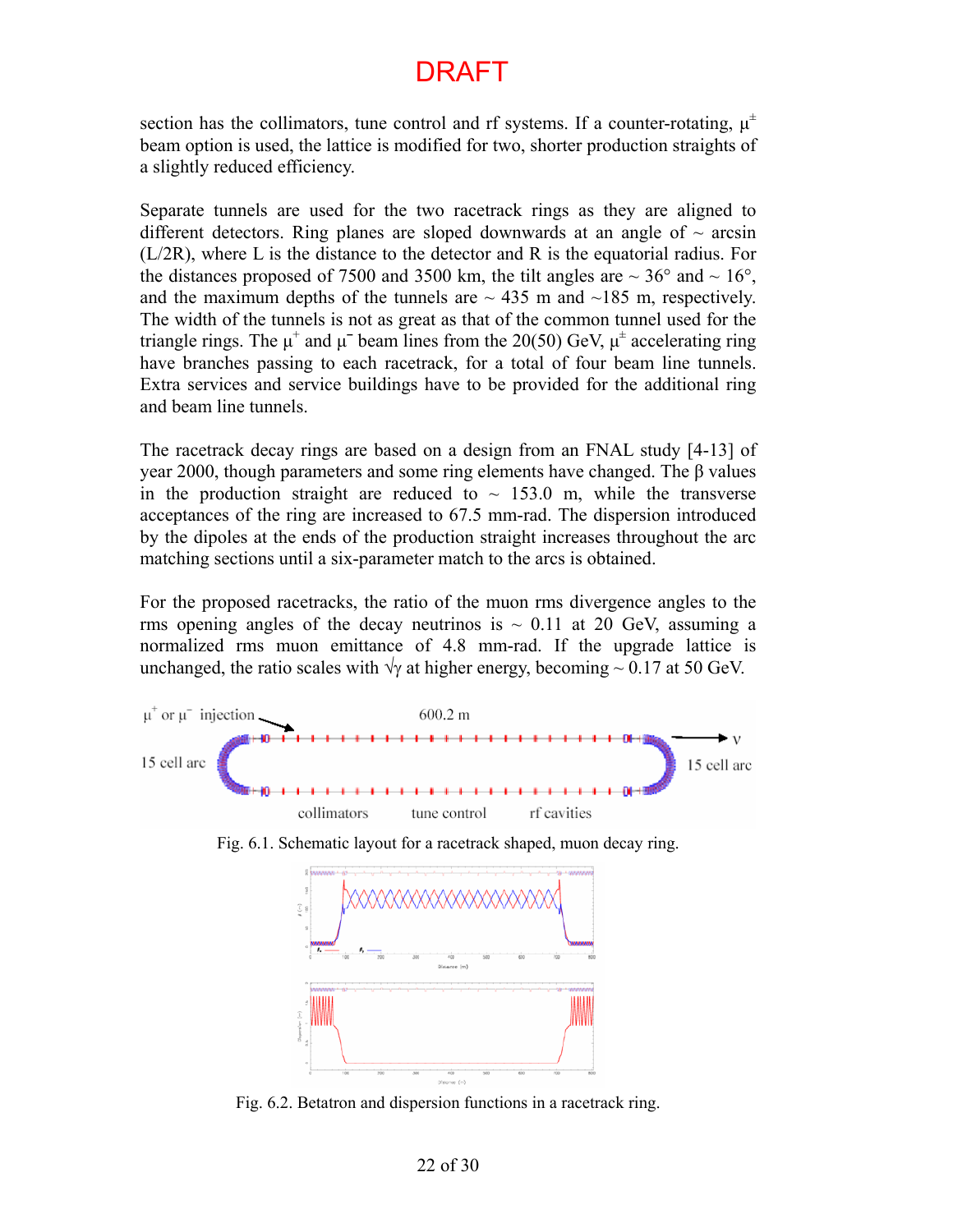### 6.3.2 Triangle Ring

A layout drawing of an isosceles triangle ring, with a 1608.802 m circumference and a 52.8°, apex angle, is shown in Figure 6.3. Two 398.45 m long downward sloping production straights give a neutrino production ratio efficiency of  $2 \times$ 24.8% (whereas a 60° angle gives  $2 \times 23.9$ %). A maximum efficiency results when the apex angle is minimum, with the detectors in opposite directions (in gnomonic projection) from two vertically aligned rings in the same tunnel. When the detector sites are not opposite, it is necessary to tilt the plane of the rings about a production straight axis, and increase the apex angle until the straights and detectors are again re-aligned.

The arc cells have a FODO design, and the maximum values for betatron and dispersion functions are  $\beta_v = 12.67$  m,  $\beta_h = 12.67$  m and  $D_h = 1.438$  m. At the ends of the arcs, the dispersion function is  $D_h$  = 0.845 m.

One noteworthy feature of this design is that focusing in each production straight is provided by eight 4.04 T, superconducting solenoids, arranged symmetrically. A figure-of-merit for the production straight focusing is given by the inverse of the maximum lattice  $\beta \gamma$  function, which is ~1 for solenoids, but is  $(1-\sin \mu)/2$  for thin lens FODO cells, where  $\mu$  is the half-cell phase advance. For equal muon divergence angles, the maximum *β* value for solenoid lenses is thus about half the value found in FODO focusing cells. This reduces the beam size in the production straights and the adjacent matching sections, and thus improves the ring dynamic aperture. The maximum beam diameter in the production straight is 265 mm at 20 GeV for 30 mm-rad normalized transverse emittances and a *β* of 94.3 m at the solenoid focusing waists. Aperture diameters are 50% larger, at  $\sim$ 398 mm. The ratio of the muon beam rms divergence angles, to the rms opening angles of the decay neutrinos, is 0.1, assuming a normalized rms emittance of 4.8 mm rad. Figure 6.4 shows the lattice functions over the entire ring.

Lattice modifications are planned when the rings are upgraded from 20 to 40 or 50 GeV. Some matching components would be repositioned and the solenoid focusing would be weaker (though the fields are increased). The two rings would require a realignment as a result of the modifications, and the fields at the central orbits of the superconducting arc magnets must be increased to  $\sim$  5.6 T at 50 GeV.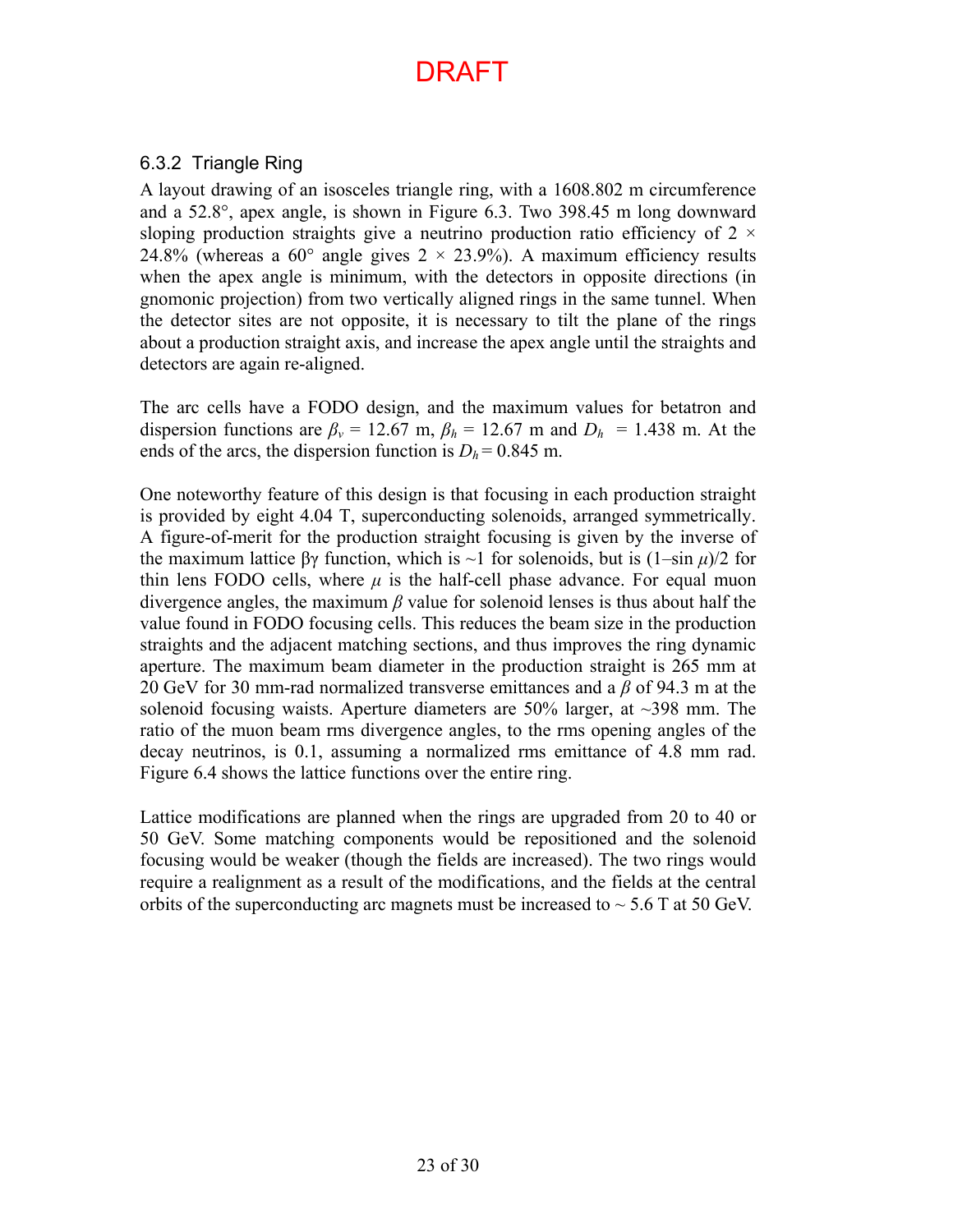

Fig. 6-3. Schematic layout for a 52.8° apex angle, isosceles triangle, muon decay ring.



Fig. 6.4. Lattice betatron and dispersion functions for the 1608.802 m, triangle decay rings.

### **7. R&D Needs**

R&D activities in support of a Neutrino Factory have been ongoing for many years. In recent years, the effort has become more and more a coordinated international effort. In what follows we will call out some of the main R&D issues that need to be studies in preparation

### *7.1 Proton Driver*

In Section 2, we described a nonlinear non-scaling FFAG ring that could serve as a proton driver ring. As this concept is new and untried, the fabrication and testing of a low-energy electron model is called for. Continued development and testing of tracking codes adequate for this parameter regime are also important. For example, space-charge issues will be significant. Collimator development to protect key machine components is needed. Both primary beam loss and beam halo need to be considered.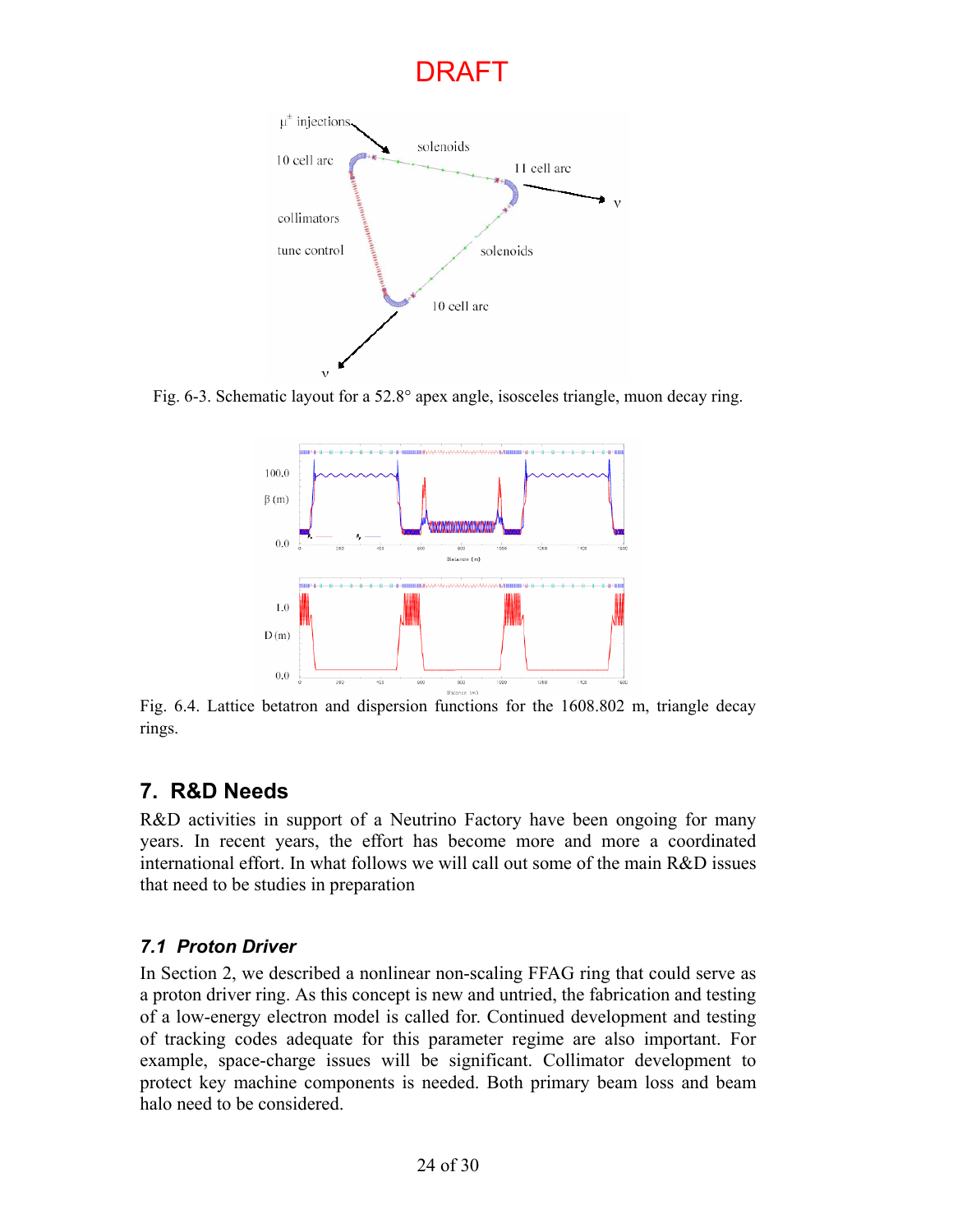In the case of the RF systems, development efforts aimed at improved designs for low-frequency high-gradient cavities must continue. Because the beam power is high, beam loading is a matter for concern and must be studied computationally and ultimately experimentally.

For the linac-based designs, details of the ancillary rings (accumulator and compressor) need to be specified. To permit hands-on maintenance, beam losses must be kept to a minimum. This will involve careful studies of vacuum issues, instabilities, and beam halo formation. Both J-PARC and LHC are developing the tools for this, and participation in such activities will be a help for proton driver development.

### *7.2 Target*

Work on the liquid-Hg jet target are well along in the context of the MERIT experiment. This work needs to be completed and analyzed with high priority. Determination of acceptable single pulse and pulse train durations must be made. As a possible follow-on, it will be worth exploring other high-*Z* targets that are not liquid at room temperature but have a low melting point, e.g., a Pb-Bi eutectic. Much of this can be done off-line with a modified MERIT apparatus. An assessment of the need for beam tests should be part of this program.

Solid targets remain a possibility for a Neutrino Factory, at least at the 1 MW proton driver level. Continued tests to determine the power-handling capability of solid materials should continue in order to identify the practical limits of this technology. This will involve shock tests and irradiation studies to understand the changes in materials properties in the Neutrino Factory target environment. Determining acceptable single-bunch and bunch-train spacing parameters is necessary for solid targets also. Development of one or more practical implementation options for solid targets is needed. A beam test of such a system is also highly desirable.

At present, our information on pion production rates and their dependence on the proton beam parameters (particularly bunch length and energy) comes solely from model calculations. Completing and analyzing the measurements of production rates will be critical in deciding on the optimum parameters of the proton driver.

### *7.3 Front End*

Foremost in this area is the demonstration of ionization cooling that will take place in the MICE experiment. This will take several more years to complete. Developing the various components needed remains a high priority. In particular, high-gradient RF cavities that operate in a strong solenoidal field are needed. Both vacuum cavities having irises closed with beryllium disks and  $H_2$ -gas-filled cavities have been proposed and both need further study. For the vacuum cavity,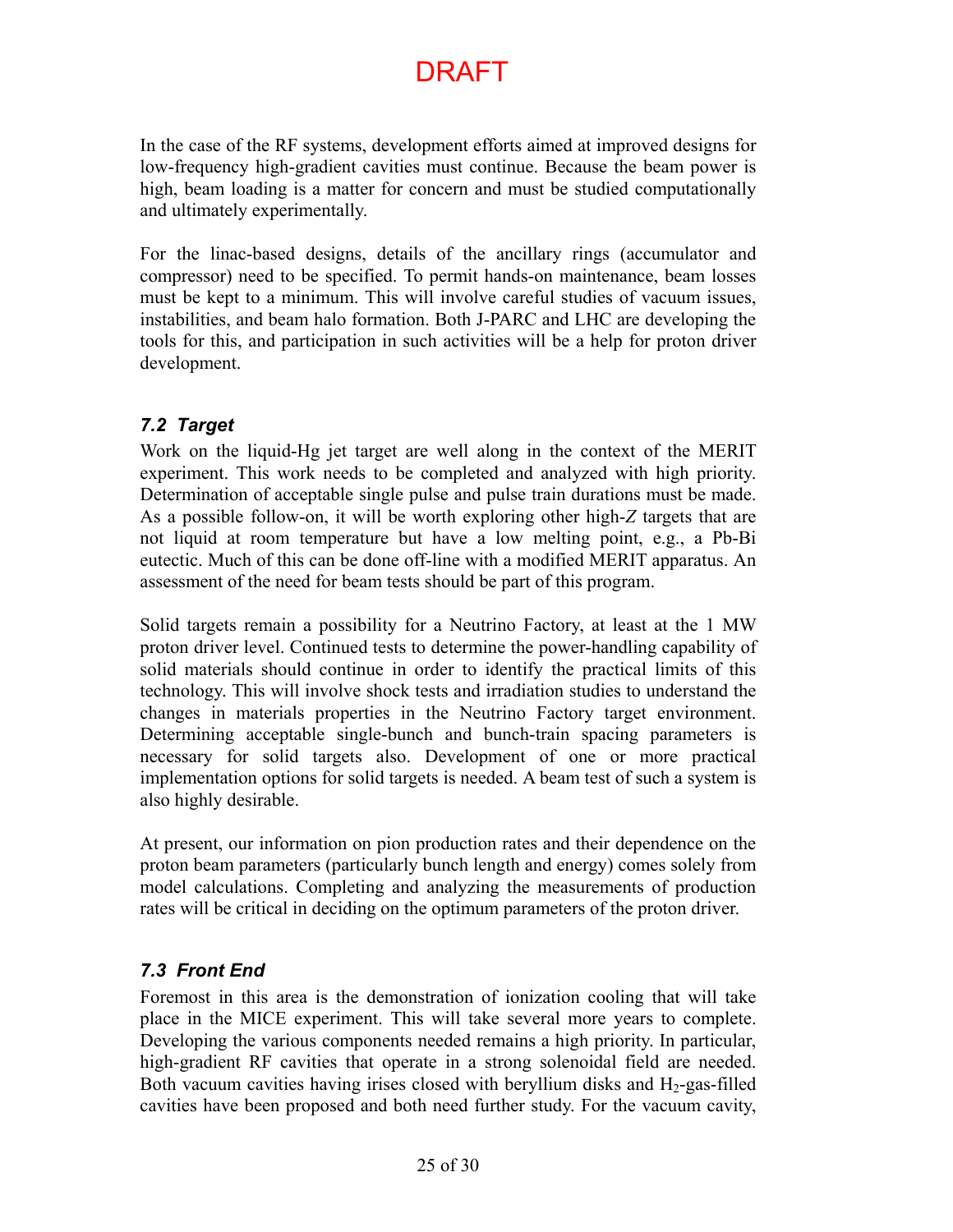the primary issue is the observed degradation of gradient in a strong magnetic field. For the gas-filled cavity, the main issue is whether the gas maintains its desirable insulating properties when subjected to an intense beam of ionizing radiation. This test requires an intense beam, but does not require muons. Absorber thermal tests with LiH sandwiched in beryllium must be carried out. As a follow-on to MICE, building and testing a section of "Guggenheim" cooling channel will provide options for providing 6D cooling, thus improving the compatibility between Neutrino Factory and Muon collider designs.

Experimental studies of muon multiple scattering are being analyzed and should be included in simulations of the cooling process. It is not expected that the cooling performance will be markedly changed by such details, but this needs to be confirmed.

In terms of simulations, we must optimize the machine by balancing the cooling channel performance against the acceptance of the acceleration system. We also need to evaluate the robustness of our technical solutions by means of error studies

### *7.4 Acceleration*

The primary acceleration system R&D activity will be to participate in the EMMA experiment to test an electron model of a non-scaling FFAG.. This type of accelerator is presently untested, and we need to know whether our performance simulations are correct. There are many beam dynamics issues that have arisen during the course of the ISS, most notably the dependence of time-of-flight on transverse amplitude, that need to be fully understood. At present, it appears that no more than two FFAG systems can be cascaded. We need to develop and test mitigation techniques to improve the situation.

Because the acceleration system layout tends to be tightly spaced (both RLAs and FFAGs), we need to demonstrate that we can operate superconducting RF cavities in close proximity to high-field magnets, and that we can achieve the requisite gradients at 201 MHz. Initial work on this at Cornell was encouraging, but much remains to be done.

Another area that needs exploration is the use of high-frequency cavities in a scaling FFAG. If there were intractable issues that arose with non-scaling FFAG designs, the so-called harmonic-number-jump acceleration scheme might be a viable fallback. This needs first to be studied in detail with simulations, but could lead to a hardware test if the calculation results look encouraging.

Because we require the largest practical acceptance for the acceleration system, the normal paraxial approximation does not hold. New tracking tools are being developed for this purpose, and these need to be checked carefully with other codes and with experiments whenever possible.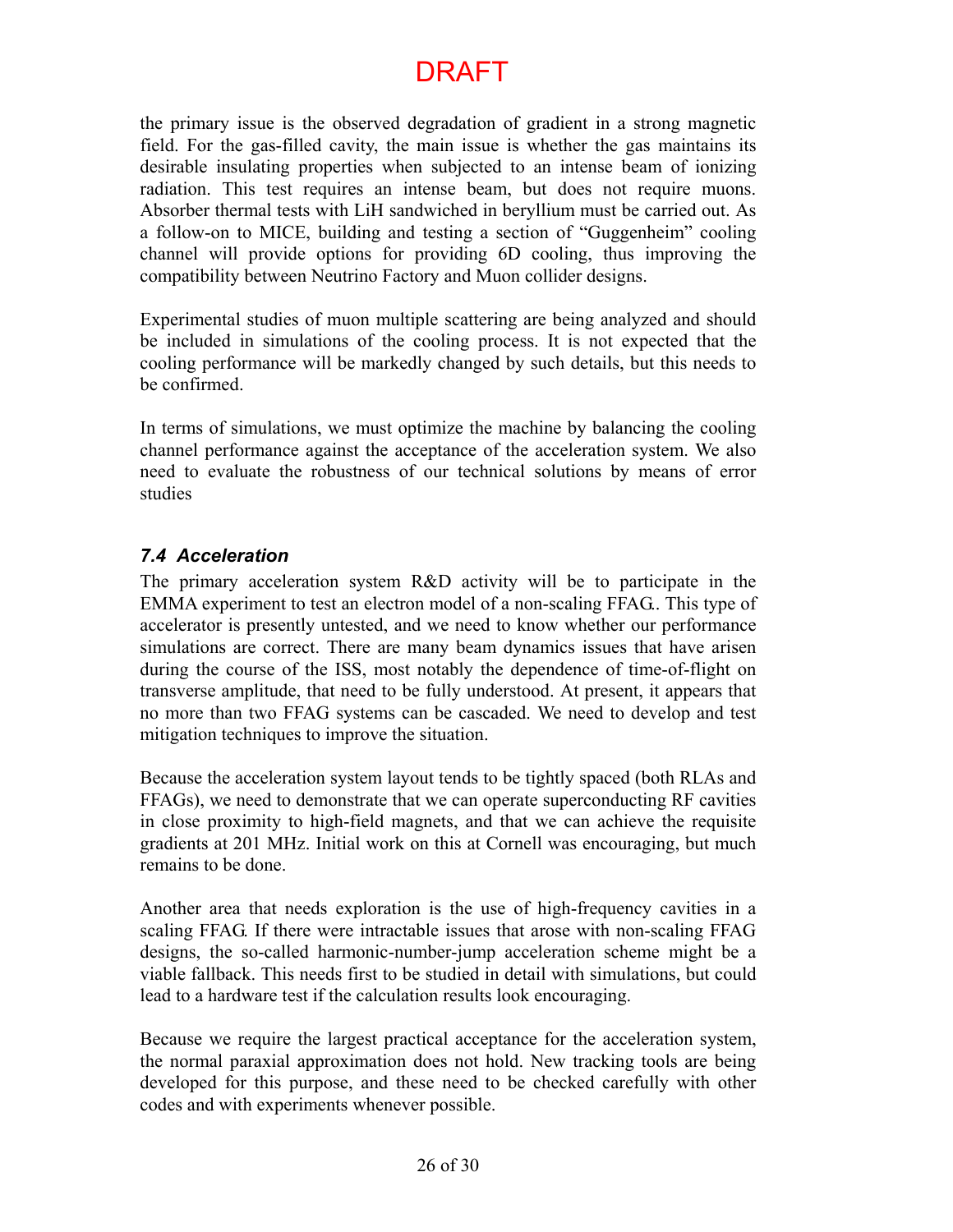### *7.5 Decay Ring*

The decay ring requires several novel superconducting magnets. They must be combined-function devices and must accommodate the substantial heat load from decay electrons from the muon beam. Designs for these magnets are needed, along with the corresponding cost estimates. Large aperture injection kickers capable of operating at 50 Hz must be developed.

Tracking studies with errors need to be continued, using specialized codes like Zgoubi [6-4] that can handle this parameter regime. Polarization studies are needed to see whether a bow-tie ring is a possible configuration for the decay rings.

### **8. Summary**

In this document we have briefly summarized the findings of the ISS Accelerator Working Group. A lengthier report is in preparation that gives much more of the detail of our work.

We have developed parameters for the proton driver, determined an optimum target implementation, defined a front-end scenario, and proposed a viable acceleration scheme. Several decay ring geometries have been considered and compared. The present baseline assumes a pair of racetrack rings. The alternative triangle geometry, which has somewhat higher efficiency, would be preferred if suitable detector sites are available.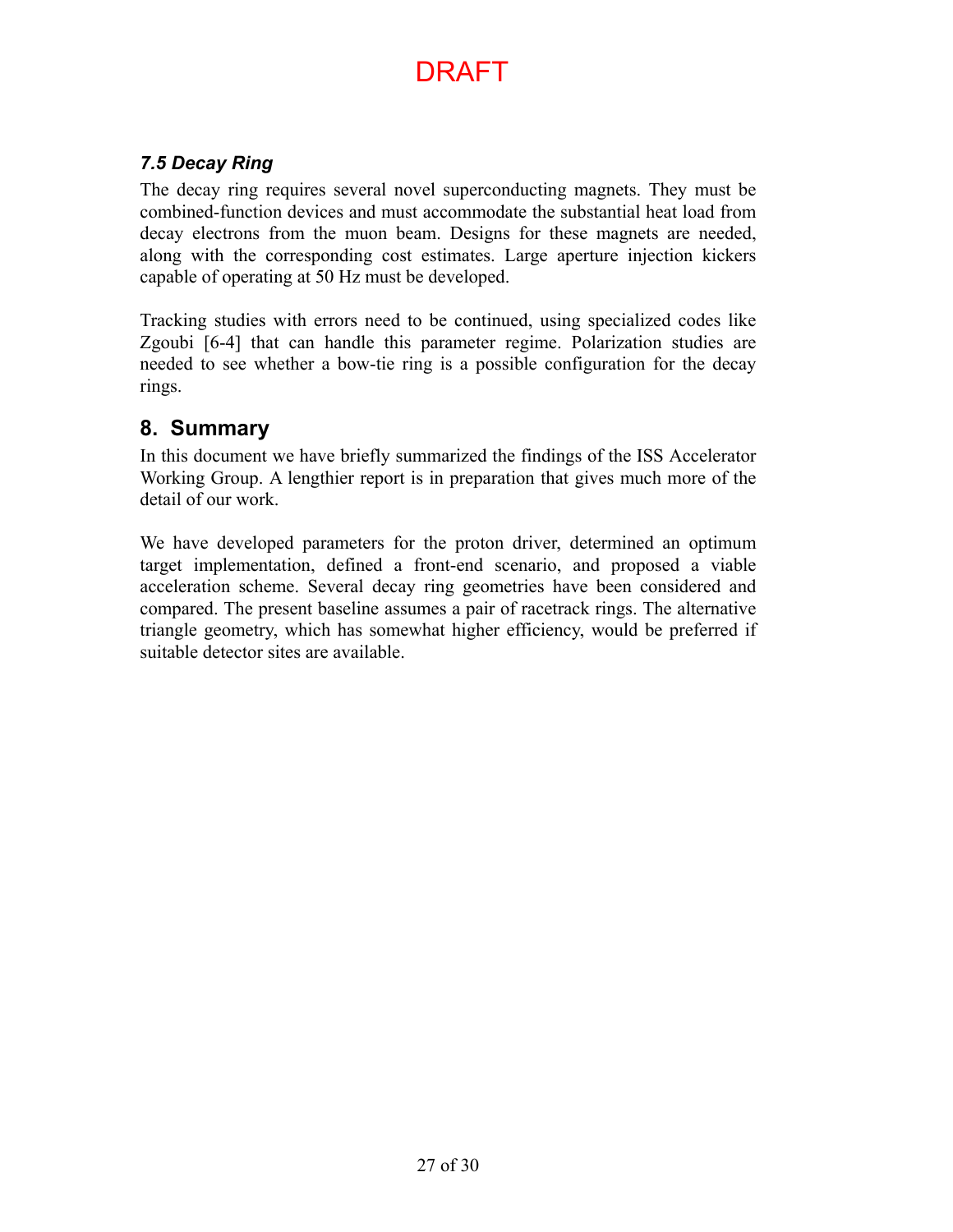### **References**

- [2-1] D. Neuffer, in the U S Neutrino Factory Design Study Report 2A (2004).
- [2-2] G. H. Rees, FFAG Studies for Neutrino Factory Accelerators, Nuclear Physics B, 155 (2006), p 301.
- [2-3] C. Plostinar, RAL, private communication (2006).
- [2-4] H. Lengeler (ed), The European Spallation Source Study, Vol 3, ESS-96-53-M (1996), p 3-15.
- [2-5] C. R. Prior and G. H. Rees, Synchrotron-based Proton Drivers for a Neutrino Factory, Proc. of the 7<sup>th</sup> European Particle Accelerator Conference, Vienna, Austria, 26-30th June, 2000, p 963; A. Blondel *et al*. (editors), ECFA/CERN Studies of a European Neutrino Factory Complex, CERN-2004-002 and ECFA/04/230, 13 April, 2004.
- [2-6] Fermilab and Muons proton driver, D. Neuffer, http://www.cap.bnl.gov/mumu/project/ISS/060424/talks/DNeuffer1.ppt
- [2-7] SPL-based 5 GeV proton driver, R. Garoby, http://nufact06.physics.uci.edu/Workshop/Slides/RGaroby\_SPL3\_Pdriver. ppt, presented at NuFact06, August 24 – 30, 2006, Irvine (CA).
- [2-8] Conceptual Design of the SPL II a high power superconducting H- linac at CERN, F. Gerigk (editor), CERN-2006-006.
- [2-9] Time structure of a superbeam, M. Mezzetto, http://nufact06.physics.uci.edu/Workshop/Slides/MMezzetto\_Presentation .pdf
- [2-10] Neutrino oscillation physics at an upgraded CNGS with large next generation liquid Argon TPC detectors, A. Meregaglia and A. Rubbia, http://www.arxiv.org/abs/hep-ph/0609106v1
- [2-11] Physics at the Fermilab proton driver, M.G. Albrow *et al.*, http://www.arxiv.org/pdf/hep-ex/0509019
- [2-12] Proton driver: the evolution of JPARC, S. Machida, Proc. of NuFact05, Nuclear Physics B, Proceedings Supplements, Vol.155, p.58 and http://www.lnf.infn.it/conference/nufact05/talks/Plenary/Machida\_Plenary .ppt
- [2-13] Proton driver: prospects in the US, G. Appollinari, Proceedings of NuFact05, Nuclear Physics B, Proceedings Supplements, Vol.155, p.61 and http://www.lnf.infn.it/conference/nufact05/talks/Plenary/Apollinari\_Plenar y.ppt
- [2-14] The Theta 13 and Delta CP sensitivities of the SPS-Frejus project, J.E. Campagne, A. Caze, http://doc.cern.ch//archive/electronic/cern/others/neufact/nufact-note-142.pdf
- [3-1] J.S. Berg et al., "Cost-effective design for a neutrino factory", Phys. Rev. Spec. Top.-Acc. Beams 9 (2006) 011001.
- [3-2] N.V. Mokhov et al., Fermilab-Conf-98/379; LANL Report LA-UR-98-5716(1998); http://www-ap.fnal.gov/MARS.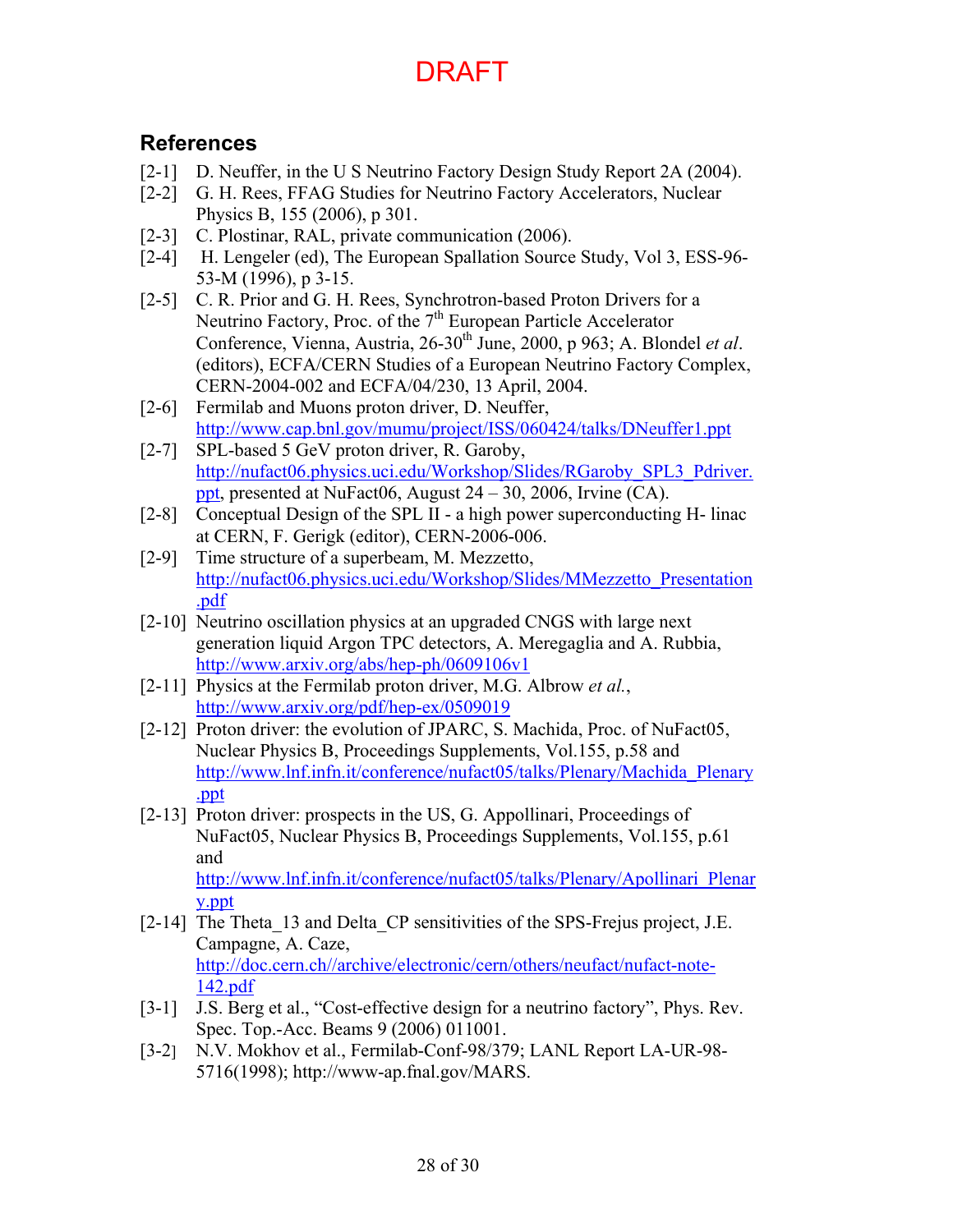- [3-3] R.C. Fernow, "Recent developments on the muon-facility design-code ICOOL", PAC'05, Knoxville, TN, 2005, p. 2651, http://www.jacow.org.
- [3-4] M. Alsharo'a et al., "Recent progress in neutrino factory and muon collider research within the Muon Collaboration", Phys. Rev. Spec. Top.- Acc. Beams 6 (2003) 081001
- [4-1] R.C. Fernow, Muon front end for the neutrino factory, Nuc. Phys. B (Proc. Suppl.) 155:74-78, 2006.
- [4-2] J.S. Berg et al., Cost effective design for a neutrino factory, Phys. Rev. Special Topics- Accelerators and Beams 9,011001 (2006).
- [4-3] ECFA/CERN studies of a European neutrino factory complex, CERN-2004-002.
- [4-4] NuFactJ Working Group, A feasibility study of a neutrino factory in Japan, v. 1.0, May 2001; http://www-prism.kek.jp/nufactj/nufactj.pdf.
- [4-5] A. Lombardi, " $\triangle$  40-80 MHz system for phase rotation and cooling", April 2000, http://slap.web.cern.ch/slap/NuFact/NuFact/nf20.pdf.
- [4-6] A. Lombardi, "A 40-80 MHz System for Phase Rotation and Cooling", http://slap.web.cern.ch/slap/NuFact/NuFact/nf34.pdf.
- [4-7] S. Gilardoni, A. E. Ball, A. Blondel, N. Vassilopoulos, "Updated Results of the Horn Study For the NuFact", Sept 2000, http://slap.web.cern.ch/slap/NuFact/NuFact/nf42.pdf
- [4-8] R. Garoby, "Current Activities for a Neutrino Factory at CERN" http://slap.web.cern.ch/slap/NuFact/NuFact/nf74.pdf
- [4-9] R. Garoby and F. Gerigk, "Cavity Design for the CERN Muon Cooling Channel", Sept, 2001,
- http://slap.web.cern.ch/slap/NuFact/NuFact/nf87.pdf [4-10] H. Hanke, "Muon Phase Rotation and Cooling: Simulation Work at
- CERN"; presented at Nufact02, London, July 1-6 2002.
- [4-11] G Franchetti et al, Proc. Nufact02, London, July 1-6 2002
- [4-12] N. Holtkamp and D. Finley. eds., "A Feasibility Study of a Neutrino Source Based on a Muon Storage Ring," Fermilab-Pub-00/108-E, 2000.
- [4-13] R.B. Palmer, Cooling optimization, http://mice.iit.edu/nfmcc06/nfmcc06\_palmer\_tocoolornot.pdf.
- [4-14] S. Ozaki, R. Palmer, M. Zisman, and J. Gallardo, eds., "Feasibility Study-II of a Muon-Based Neutrino Source," BNL-52623 (2001); see http://www.cap.bnl.gov/mumu/studyii/final\_draft/The-Report.pdf.
- [4-15] S. Geer and M. Zisman, eds., "Neutrino Factory and Beta Beam Experiments and Development, http://www.cap.bnl.gov/mumu/study2a/.
- [5-1] J. S. Berg *et al.*, Phys. Rev. ST Accel. Beams **9**, 011001 (2006).
- [5-2] K. R. Symon *et al.*, Phys. Rev. **103**, 1837 (1956).
- [5-3] F. T. Cole *et al.*, Rev. Sci. Instrum. **28**, 403 (1957).
- [5-4] D. W. Kerst *et al.*, Rev. Sci. Instrum. **31**, 1076 (1960).
- [5-5] C. Johnstone, W. Wan, and A. Garren, in *Proceedings of the 1999 Particle Accelerator Conference, New York, 1999*, A. Luccio and W. MacKay, eds., IEEE, Piscataway, NJ (1999), p. 3068.